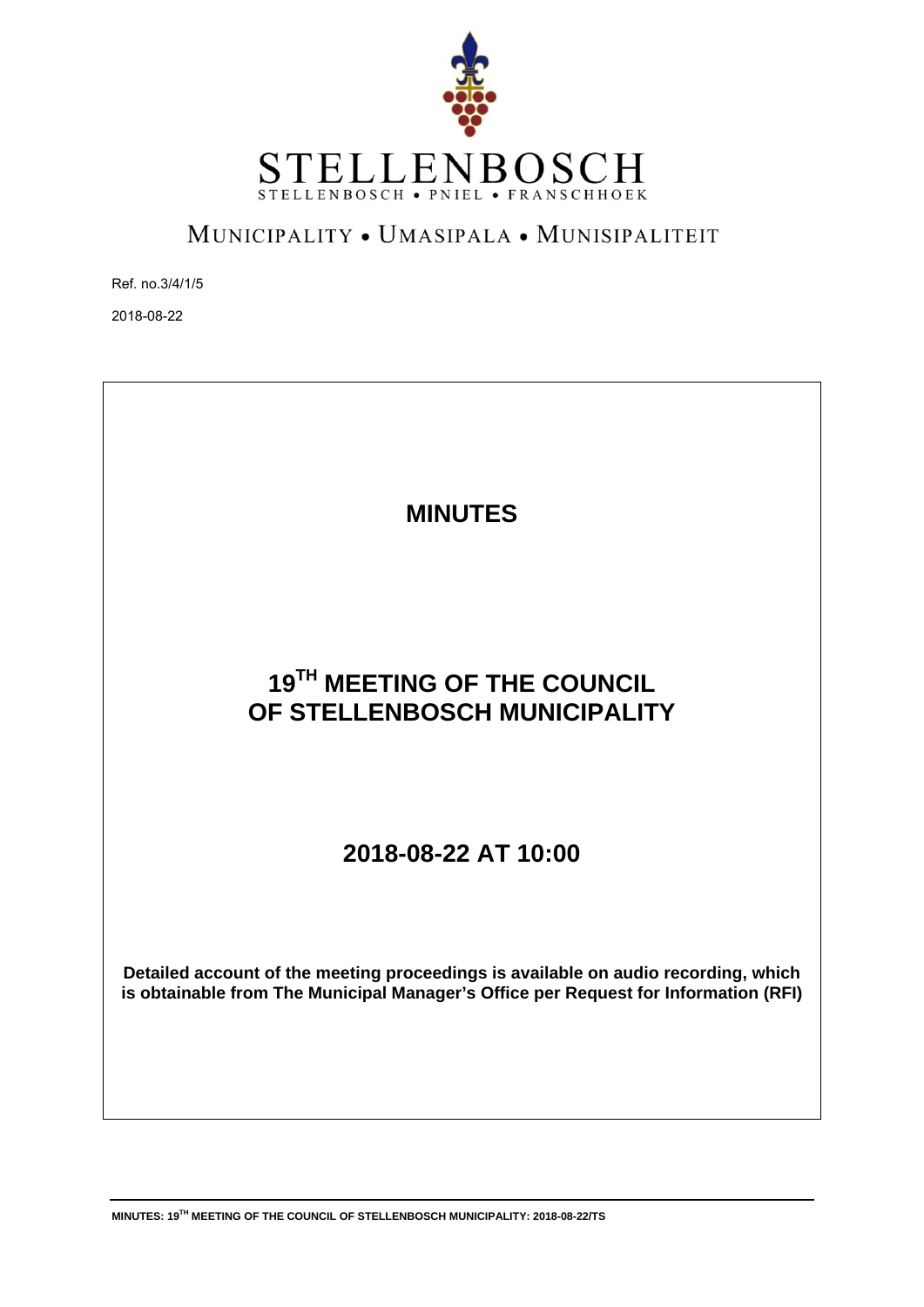# **M I N U T E S**

**19TH MEETING OF THE COUNCIL** 

**OF STELLENBOSCH MUNICIPALITY** 

# **2018-08-22**

# **TABLE OF CONTENTS**

| <b>ITEM</b> | <b>SUBJECT</b>                                                                                                                                                                                     | <b>PAGE</b>     |
|-------------|----------------------------------------------------------------------------------------------------------------------------------------------------------------------------------------------------|-----------------|
| 1.          | <b>OPENING AND WELCOME</b>                                                                                                                                                                         |                 |
| 2.          | <b>COMMUNICATIONS</b>                                                                                                                                                                              |                 |
| 2.1         | <b>MAYORAL ADDRESS</b>                                                                                                                                                                             |                 |
| 2.2         | COMMUNICATION BY THE SPEAKER                                                                                                                                                                       |                 |
| 2.3         | COMMUNICATION BY THE MUNICIPAL MANAGER                                                                                                                                                             |                 |
| 3.          | <b>OFFICIAL NOTICES</b>                                                                                                                                                                            |                 |
| 3.1         | DISCLOSURE OF INTERESTS                                                                                                                                                                            |                 |
| 3.2         | APPLICATIONS FOR LEAVE OF ABSENCE                                                                                                                                                                  |                 |
| 4.          | <b>CONFIRMATION OF MINUTES</b>                                                                                                                                                                     |                 |
| 4.1         | The minutes of the 18 <sup>th</sup> Council Meeting: 2018-07-25 refers. (The minutes are distributed under separate cover as an <b>APPENDIX</b> ).<br><b>FOR CONFIRMATION</b>                      |                 |
| 4.2         | The minutes of An Urgent Council Meeting: 2018-07-30 refers. (The minutes are distributed under separate cover as an APPENDIX).<br><b>FOR CONFIRMATION</b>                                         |                 |
| 5.          | <b>STATUTORY MATTERS</b>                                                                                                                                                                           |                 |
|             | <b>NONE</b>                                                                                                                                                                                        |                 |
| 6.          | REPORT/S BY THE MUNICIPAL MANAGER RE OUTSTANDING RESOLUTIONS TAKEN AT PREVIOUS COUNCIL MEETINGS<br>(APPENDIX 1)                                                                                    |                 |
| 7.          | <b>CONSIDERATION OF ITEMS BY THE EXECUTIVE MAYOR: [ALD G VAN DEVENTER (MS)]</b>                                                                                                                    |                 |
| 7.1         | <b>COMMUNITY DEVELOPMENT AND COMMUNITY SERVICES: [PC: CLLR AR FRAZENBURG]</b>                                                                                                                      |                 |
|             | <b>NONE</b>                                                                                                                                                                                        |                 |
| 7.2         | <b>CORPORATE AND STRATEGIC SERVICES: (PC: CLLR E GROENEWALD (MS))</b>                                                                                                                              |                 |
| 7.2.1       | POSSIBLE DISPOSAL OF A PORTION OF PORTION 15 OF FARM 292 (NOW KNOWN AS ERF 16489), STELLENBOSCH<br>(ANNEXURES A-E)                                                                                 | 8               |
| 7.3         | ECONOMIC DEVELOPMENT AND PLANNING: (PC: ALD JP SERDYN (MS))                                                                                                                                        |                 |
| 7.3.1       | STELLENBOSCH MUNICIPALITY AIR QUALITY BY-LAW (ANNEXURE A)                                                                                                                                          | 10              |
| 7.3.2       | STELLENBOSCH MUNICIPALITY NOISE CONTROL POLICY (ANNEXURE A)                                                                                                                                        | 12 <sup>2</sup> |
| 7.4         | <b>FINANCIAL SERVICES: (PC: CLLR S PETERS)</b>                                                                                                                                                     |                 |
| 7.4.1       | MONTHLY FINANCIAL STATUTORY REPORTING: DEVIATIONS FOR JULY 2018                                                                                                                                    | 13              |
| 7.5         | INFRASTRUCTURE: (PC: CLLR J DE VILLIERS)                                                                                                                                                           |                 |
|             | <b>NONE</b>                                                                                                                                                                                        |                 |
| 7.6         | PARKS, OPEN SPACES AND ENVIRONMENT: (PC: CLLR N JINDELA)                                                                                                                                           |                 |
|             | <b>NONE</b>                                                                                                                                                                                        |                 |
| 7.7         | <b>PROTECTION SERVICES: (PC: CLLR Q SMIT)</b>                                                                                                                                                      |                 |
|             | <b>NONE</b>                                                                                                                                                                                        |                 |
| 7.8         | YOUTH, SPORTS AND CULTURE: (PC: CLLR XL MDEMKA (MS))                                                                                                                                               |                 |
| 7.8.1       | APPLICATION OF LOTTO FUNDING RECEIVED (ANNEXURES A-C)                                                                                                                                              | 15              |
| 7.9         | <b>REPORT(S) BY THE MUNICIPAL MANAGER</b>                                                                                                                                                          |                 |
| 7.9.1       | REVISED STRATEGIC RISK REGISTER 2018/19 FINANCIAL YEAR WITH RISK APPETITE (ANNEXURE A)                                                                                                             | 16              |
| 7.9.2       | IDP/BUDGET/SDF PROCESS PLAN (TIME SCHEDULE) TO GUIDE THE PLANNING, DRAFTING, ADOPTION AND SECOND REVIEW OF<br>THE FOURTH GENERATION INTEGRATED DEVELOPMENT PLAN FOR 2017/18 - 2021/22 (ANNEXURE A) | 18              |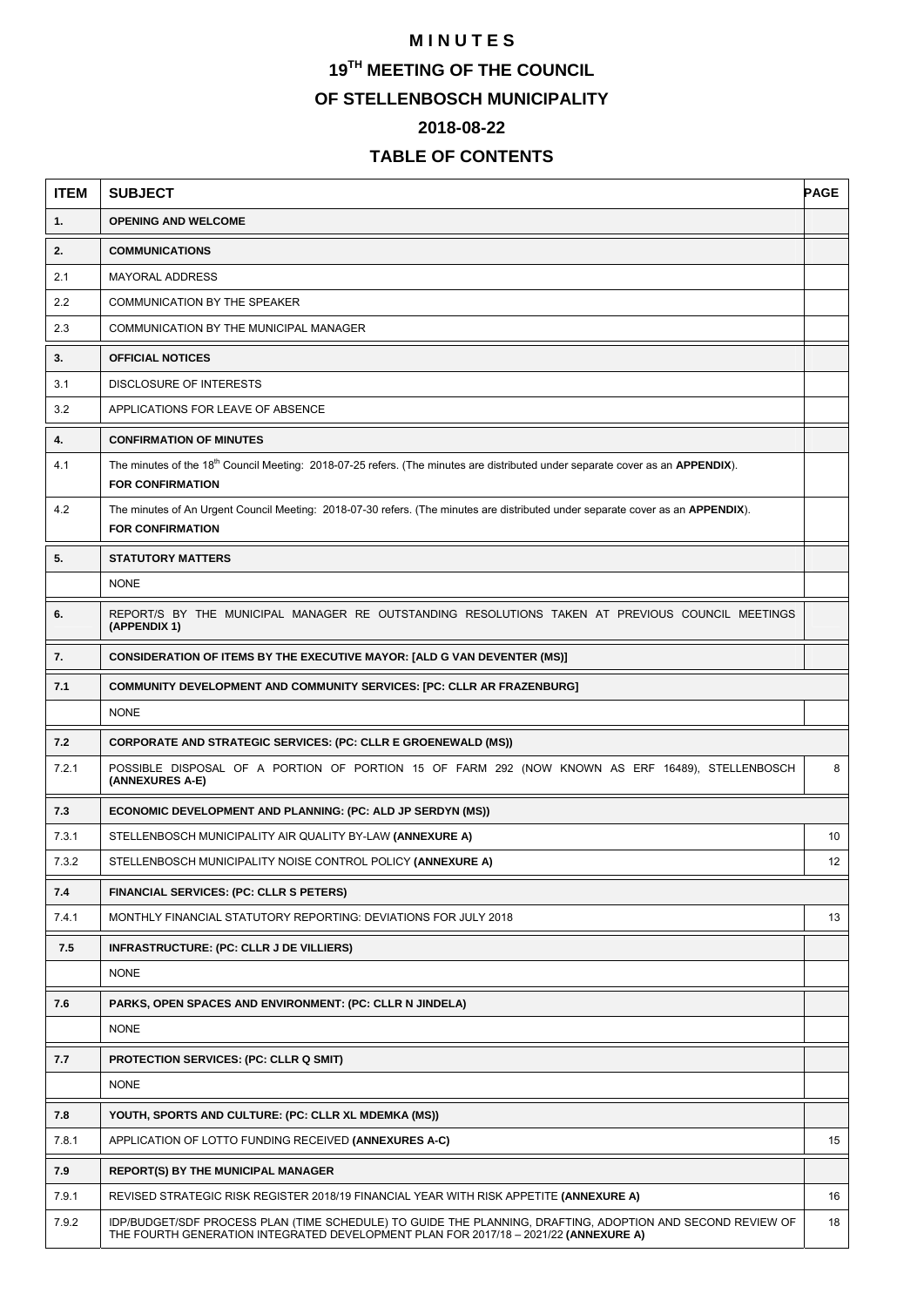| <b>ITEM</b> | <b>SUBJECT</b>                                                                                                                          | <b>PAGE</b> |
|-------------|-----------------------------------------------------------------------------------------------------------------------------------------|-------------|
| 8.          | CONSIDERATION OF ITEMS, REPORTS, COMMUNICATIONS, PETITIONS AND APPLICATIONS SUBMITTED VIA THE OFFICE OF THE<br><b>MUNICIPAL MANAGER</b> |             |
| 8.1         | MUNICIPAL PUBLIC ACCOUNTS COMMITTEE (MPAC): 2018-03-20 [CLLR WF PIETERSEN]                                                              |             |
|             | <b>NONE</b>                                                                                                                             |             |
| 8.2         | <b>REPORT/S BY THE MUNICIPAL MANAGER</b>                                                                                                |             |
| 8.2.1       | MILLSTREAM PROGRESS REPORT (ITEM DISTRIBUTED UNDER SEPARATE COVER)                                                                      | 20          |
| 8.2.2       | ROLL-OVER ADJUSTMENTS BUDGET FOR 2018/2019 (ITEM DISTRIBUTED UNDER SEPARATE COVER)                                                      | 22          |
| 9.          | <b>MATTERS FOR NOTIFICATION</b>                                                                                                         |             |
| 9.1         | <b>REPORT/S BY THE EXECUTIVE MAYOR</b>                                                                                                  |             |
| 9.1.1       | REPORT BY THE EXECUTIVE MAYOR ON THE MAYOR - RECTOR FORUM MEETING: 24 MAY 2018 (ANNEXURE A)                                             | 23          |
| 9.2         | <b>REPORT/S BY THE SPEAKER</b>                                                                                                          |             |
|             | <b>NONE</b>                                                                                                                             |             |
| 9.3         | <b>REPORT/S BY THE MUNICIPAL MANAGER</b>                                                                                                |             |
|             | <b>NONE</b>                                                                                                                             |             |
| 10.         | CONSIDERATION OF NOTICES OF QUESTIONS AND NOTICES OF MOTIONS RECEIVED BY THE SPEAKER                                                    |             |
| 10.1        | QUESTION 1 BY CLLR F ADAMS: ONDER PAPAGAAIBERG FENCE (APPENDICES 1-2)                                                                   | 25          |
| 10.2        | QUESTION 1 BY CLLR DA HENDRICKSE: LIST OF MUNICIPAL IMMOVABLE PROPERTIES LEASED OUT (APPENDICES 1-2)                                    | 26          |
| 10.3        | QUESTION 2 BY CLLR DA HENDRICKSE: TOTAL COST: CONSULTANTS AND CONTRACTORS APPOINTED ON WASTE WATER<br><b>TREATMENT (APPENDICES 1-2)</b> | 27          |
| 11.         | <b>CONSIDERATION OF URGENT MOTIONS</b>                                                                                                  |             |
|             | <b>NONE</b>                                                                                                                             |             |
| 12.         | URGENT MATTERS SUBMITTED BY THE MUNICIPAL MANAGER                                                                                       |             |
| 12.1        | REPLACEMENT OF MEMBER OF THE RULES- AND THE APPEALS COMMITTEE AND REPLACEMENT OF MEMBERS ON THE<br>DISCIPLINARY COMMITEE                | 28          |
| 13.         | <b>CONSIDERATION OF REPORTS</b>                                                                                                         |             |
| 13.1        | <b>REPORTS SUBMITTED BY THE SPEAKER</b>                                                                                                 |             |
|             | <b>NONE</b>                                                                                                                             |             |
| 13.2        | <b>REPORTS SUBMITTED BY THE EXECUTIVE MAYOR</b>                                                                                         |             |
|             | <b>NONE</b>                                                                                                                             |             |
| 14.         | <b>MATTERS TO BE CONSIDERED IN-COMMITTEE</b>                                                                                            |             |
|             | SEE PINK DOCUMENTATION                                                                                                                  |             |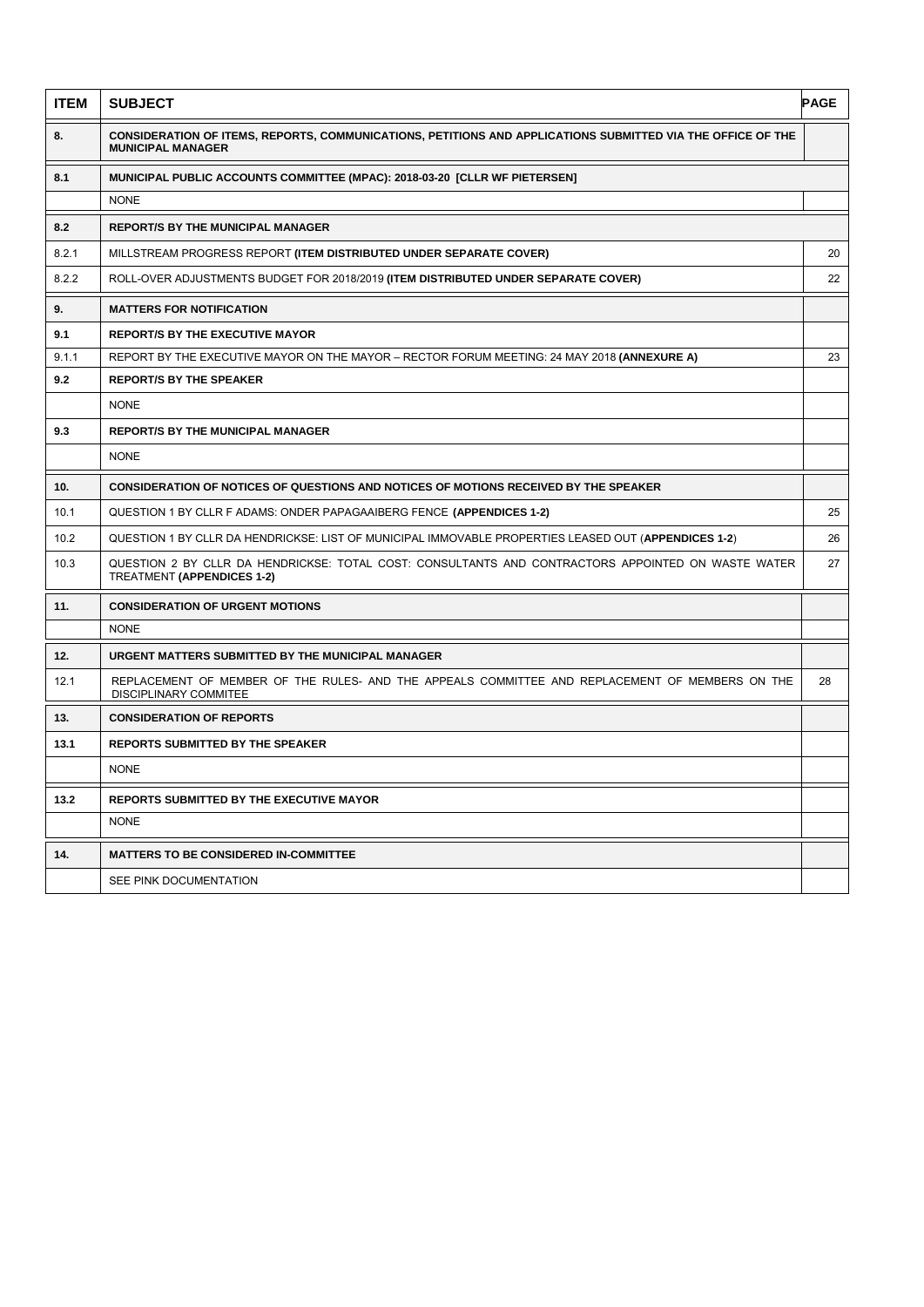**MINUTES OF THE 19TH MEETING OF THE COUNCIL OF STELLENBOSCH MUNICIPALITY HELD ON 2018-08-22 AT 10:00 IN THE COUNCIL CHAMBER, TOWN HOUSE, PLEIN STREET, STELLENBOSCH** 

| <b>PRESENT</b>     | The Acting Speaker, Cllr Q Smit [Chairperson]<br>The Executive Mayor, Ald G Van Deventer (Ms) (until 12:20)<br>The Deputy Executive Mayor, Cllr N Jindela                                                                                                                                                                                                                                                                                                                                                                                         |                                                                                                                                                                                                                                                                                                      |  |  |
|--------------------|---------------------------------------------------------------------------------------------------------------------------------------------------------------------------------------------------------------------------------------------------------------------------------------------------------------------------------------------------------------------------------------------------------------------------------------------------------------------------------------------------------------------------------------------------|------------------------------------------------------------------------------------------------------------------------------------------------------------------------------------------------------------------------------------------------------------------------------------------------------|--|--|
| ALDERWOMAN         | JP Serdyn (Ms)                                                                                                                                                                                                                                                                                                                                                                                                                                                                                                                                    |                                                                                                                                                                                                                                                                                                      |  |  |
| <b>COUNCILLORS</b> | F Adams<br><b>FJ Badenhorst</b><br>GN Bakubaku-Vos (Ms)<br><b>PW Biscombe</b><br>G Cele (Ms)<br>PR Crawley (Ms)<br><b>JN De Villiers</b><br>MB De Wet<br>R Du Toit (Ms)<br>AR Frazenburg<br>E Fredericks (Ms)<br>E Groenewald (Ms)<br><b>JG Hamilton</b><br>AJ Hanekom<br>DA Hendrickse (until 12:00)<br>JK Hendriks                                                                                                                                                                                                                              | LK Horsband (Ms)<br>MC Johnson<br><b>DD</b> Joubert<br>C Manuel<br>NE Mcombring (Ms)<br>XL Mdemka (Ms)<br>N Olayi<br><b>MD Oliphant</b><br><b>SA Peters</b><br><b>MM Pietersen</b><br><b>SR Schäfer</b><br>N Sinkinya (Ms)<br>P Sitshoti (Ms) (until 12:00)<br><b>LL Stander</b><br>E Vermeulen (Ms) |  |  |
|                    |                                                                                                                                                                                                                                                                                                                                                                                                                                                                                                                                                   |                                                                                                                                                                                                                                                                                                      |  |  |
| <b>Officials:</b>  | Municipal Manager (Ms G Mettler)<br>Chief Financial Officer (M Wüst)<br>Director: Community and Protection Services (G Esau)<br>Director: Corporate Services (Ms A De Beer)<br>Director: Economic Development and Planning (T Mfeya)<br>Director: Infrastructure Services (D Louw)<br>Senior Manager: Governance (Ms S De Visser)<br>Manager: Communications (S Grobbelaar)<br>Manager: Secretariat/Committee Services (EJ Potts)<br>Senior Administration Officer (T Samuels (Ms))<br>Committee Clerk (N Mbali (Ms))<br>Interpreter (J Tyatyeka) |                                                                                                                                                                                                                                                                                                      |  |  |
|                    |                                                                                                                                                                                                                                                                                                                                                                                                                                                                                                                                                   |                                                                                                                                                                                                                                                                                                      |  |  |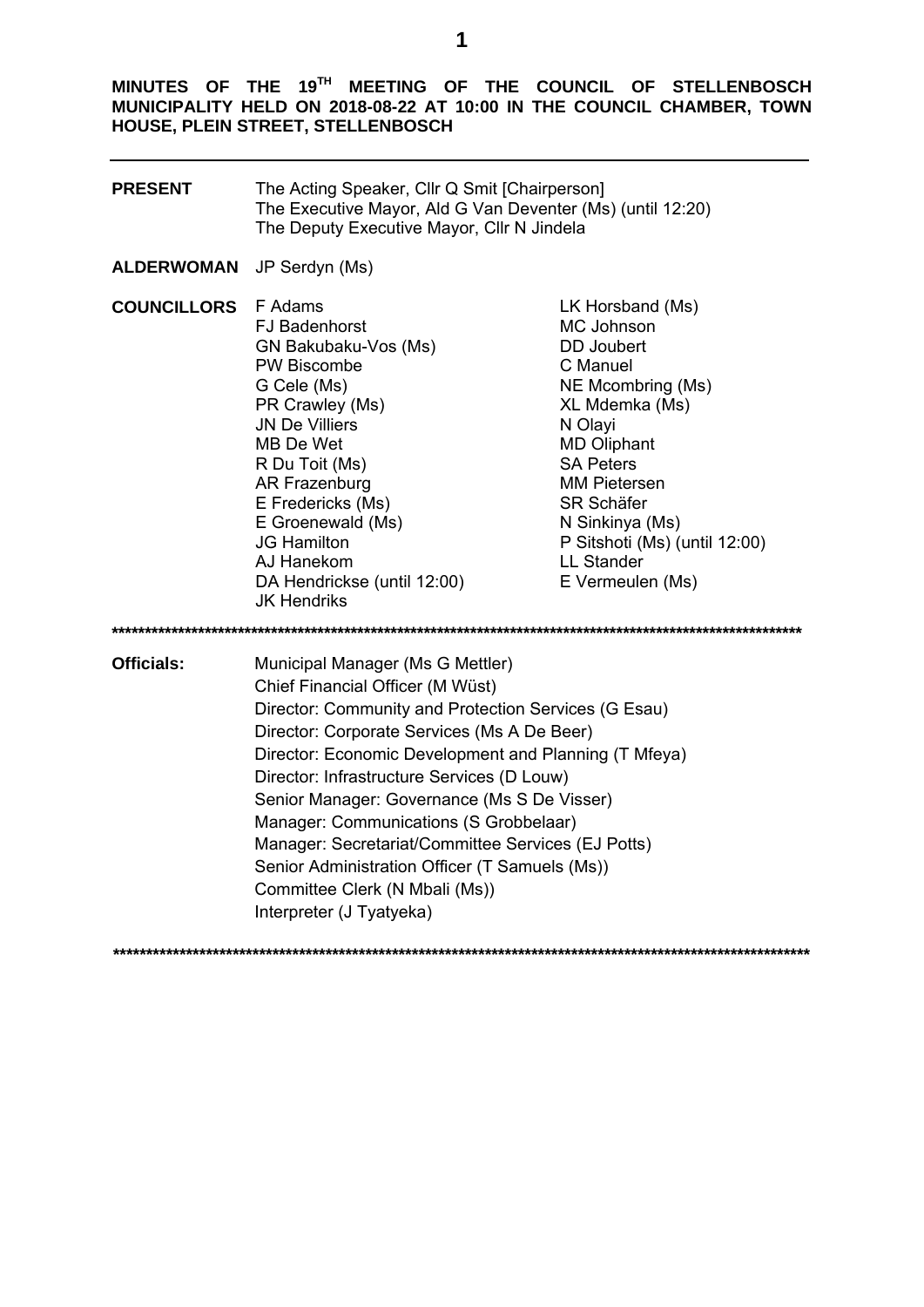#### **1. OPENING AND WELCOME**

The Municipal Manager, Ms G Mettler, welcomed all present at the 19<sup>th</sup> Council meeting. She notified Council that the Speaker, Cllr WC Petersen (Ms) submitted an apology for leave of absence. In terms of Section 41 of the Structures Act, an Acting Speaker must be elected for the duration of the meeting.

 In line with Rule 5.1.1 of Council's Rules of Order By-Law, the Municipal Manager called for nominations for an Acting Speaker. Cllr PW Biscombe nominated Cllr Q Smit and Cllr F Adams nominated Cllr DD Joubert, but he (Cllr DD Joubert) declined. There were no other nominations, and Cllr Q Smit was duly elected as the Acting Speaker for the duration of the meeting.

The elected Acting Speaker, Cllr Q Smit, took the chair and presided over the meeting.

### **2. COMMUNICATIONS**

### **2.1 MAYORAL ADDRESS**

"Goeie dag, good day, molweni, as-salaam alaikum.

- Start off by saying Eid Mubarak to all our Muslim residents, councillors and officials who are celebrating Eid ul Adha. May this be a time of blessing, peace and happiness.
- Gemeenskap die afgelope twee weke geruk deur dood van jongmense in ons gemeenskap deur selfmoord asook deur bendegeweld.
- Hierdie gebeure raak nie net enkele inwoners in ons gemeenskap nie, maar het 'n impak op ons almal.
- Namens die Raad, ons innige medelye aan die familie en vriende van die oorledenes.
- It has been reported this week that our average dam levels are now at 53% in the Western Cape versus last year's 30%.
- This is fantastic news, and we are hoping for more rain in the coming weeks.
- Level 6B restrictions will however remain in place.
- As proclaimed in the Government Gazette, water restrictions will not be lifted until the dam levels reach 85%.
- Every resident must therefore continue to save water every day!
- Every drop counts!
- As you know, our town was recently shaken by illegal land occupation and protests.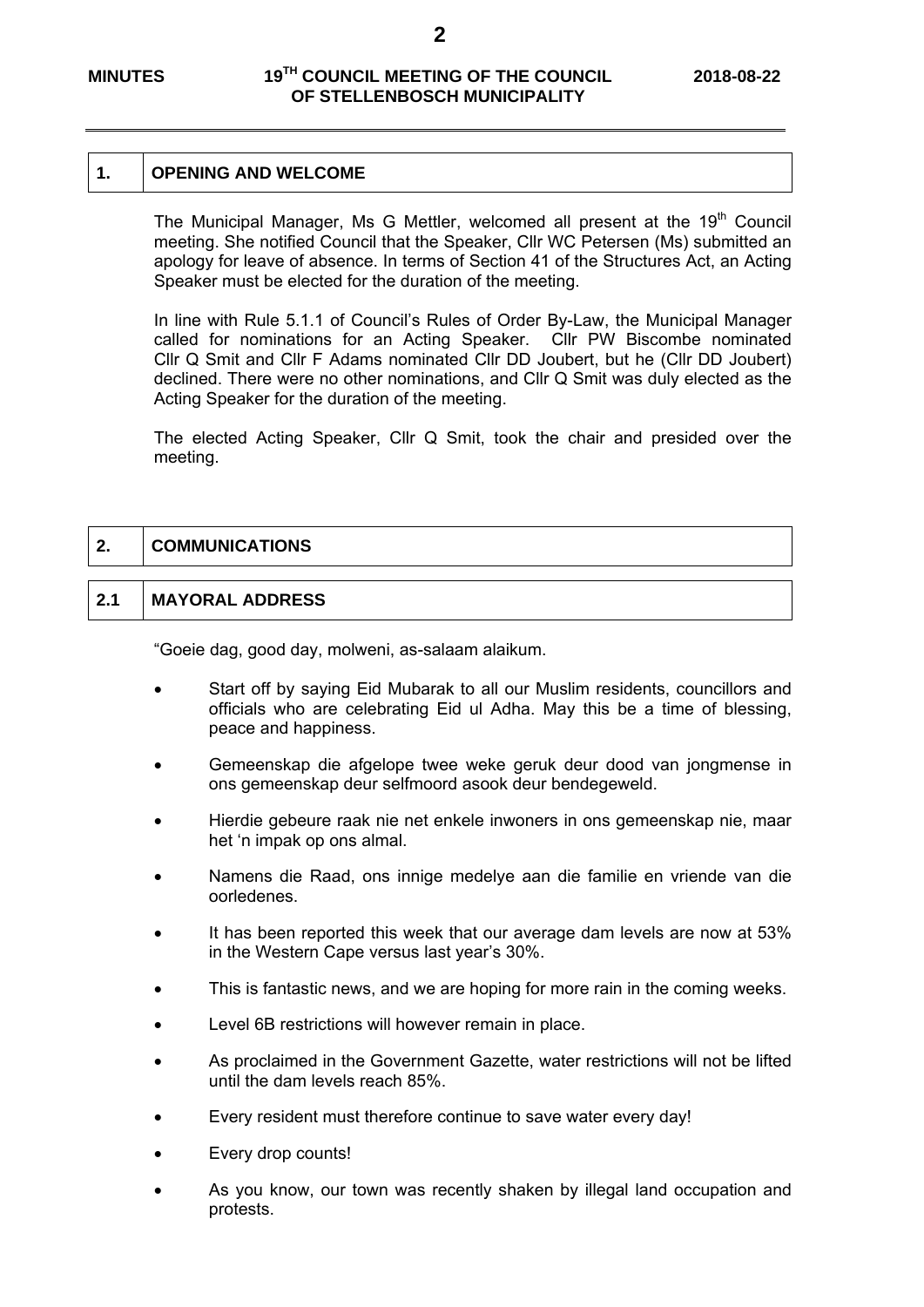- A meeting between the Municipality, representatives of the Kayamandi community, the South African Human Rights Commission, the South African Police Service (SAPS) and the Sheriff of the Court took place on Monday, 13 August where an agreement was reached on the way forward.
- All stakeholders resolved that differences must be set aside to find a way forward to the illegal occupation of the piece of private land. As a result of this agreement, the Municipality can continue service delivery to the residents of Kayamandi.
- I have also talked with the business owners affected by illegal looting
- I am asking all parties to please cooperate with us as we continue to go forward and working together to find a solution.
- We continue to talk and engage with stakeholders as the situation develops.
- Hawelose en straatmense bly 'n kommerwekkende tendens.
- Hierdie mense is weerloos en kan maklik slagoffers word van misdaad.
- Hulle word ook maklik betrek by misdaad.
- Om suksesvolle oplossings te vind om hierdie mense te help en die sosiale probleme wat daarmee gepaard gaan aan te spreek, beplan ons 'n beraad aan die einde van die maand.
- Ons nooi alle rolspelers uit om by ons aan te sluit op 30 Augustus, sodat ons hierdie mense kan help en oplossings kan vind om die maatskaplike probleme aan te spreek.
- Groepe of individue wat belangstel, kan Michelle Aalbers kontak vir meer inligting.
- Vanaf 1 tot 7 September vier ons weer Boomplantweek.
- Die algemene boom van die jaar vir 2018 is die Geelhoutboom.
- Die rare boom vir hierdie jaar is die Witgatboom of Shepard's Tree, soos hy in Engels bekend staan.
- Wil inwoners aanmoedig om bome te plant. Bome is deel van Stellenbosch se identiteit.
- Ons werk slimmer met ons bome en fokus op inheemse bome wat meer geskik is vir ons klimaat en gebruik waar nodig, gryswater om ons bome nat te lei.
- You would have seen the posters for Casual Day on 7 September
- This is a national fundraiser for people with disabilities and takes place annually.
- The theme for this year is Everyday Super Heroes (Like teachers, policemen, firemen ect).
- I want to encourage all councillors, officials and residents to please buy a sticker at any of the participating outlets and support the charity
- All the funds go to help people with disabilities.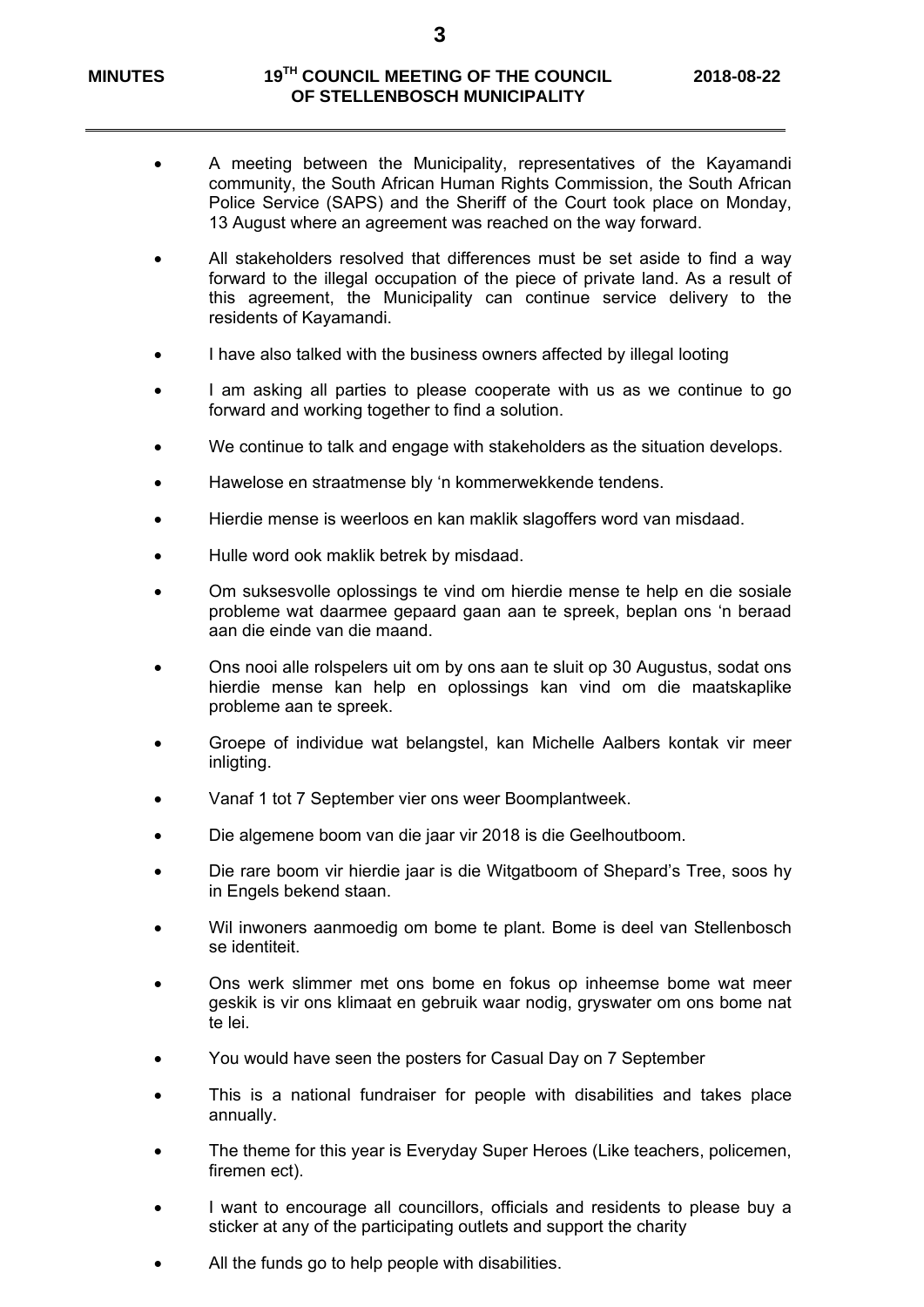- Stickers are available at various offices in the municipality (including my own) as well as at shops display the Casual Day sign.
- Wear your sticker on Casual Day and dress up like your favourite everyday superhero.
- Vrouemaand is amper verby maar ek hoop u het almal Vrouedag en Maand gevier.
- Vrouedag is 'n herdenking van die 1956 optog deur vroue na die Uniegebou, in protes teen die paswette van die apartheidsregering.
- Amerikaanse skrywer, RS Grey het die volgende van die krag van vroue gesê: She believed she could, so she did.
- Gedurende die vele Vrouedagviering, het ek weereens besef hoe ver ons al gekom het, maar ook hoe ver ons nog moet gaan.
- Ek wil tog al ons vroue aanmoedig om op te staan en hul stem te verhef teen enige diskriminasie wat hul mag ervaar. Ons het 'n verantwoordelikheid om rolmodelle te wees vir ons dogters en die vroue van more.

"Thank You."

## **2.2 COMMUNICATION BY THE SPEAKER**

- The Acting Speaker congratulated all Councillors who celebrated and will celebrate their birthdays during August.
- An All Wards Councillors' Committee Meeting will be held on 2018-08-30 in the Council Chamber at 10:00. It is imperative for Ward Councillors to attend this meeting.
- Additional Item 8.2.2 ROLL-OVER ADJUSTMENTS BUDGET FOR 2018/2019, will be dealt with after item 7.4.1 on the Agenda to cluster items together.

### **2.3 COMMUNICATION BY THE MUNICIPAL MANAGER**

- On behalf of the Administration, the Municipal Manager wished all the Muslim citizens, staff members and Councillors a blessed Eid Mubarak.
- She wished all women a happy Women's Month and read a quote: "Still I'll Rise" by the Poet, Maya Angelou, encouraging all women to rise and take up their role in society.
- The Municipal Manager urged Councillors to ensure that they are registered for SASRIA. Forms in this regard were distributed to Councillors present for completion.
- Stellenbosch Municipality spent 100% of the MIG funding.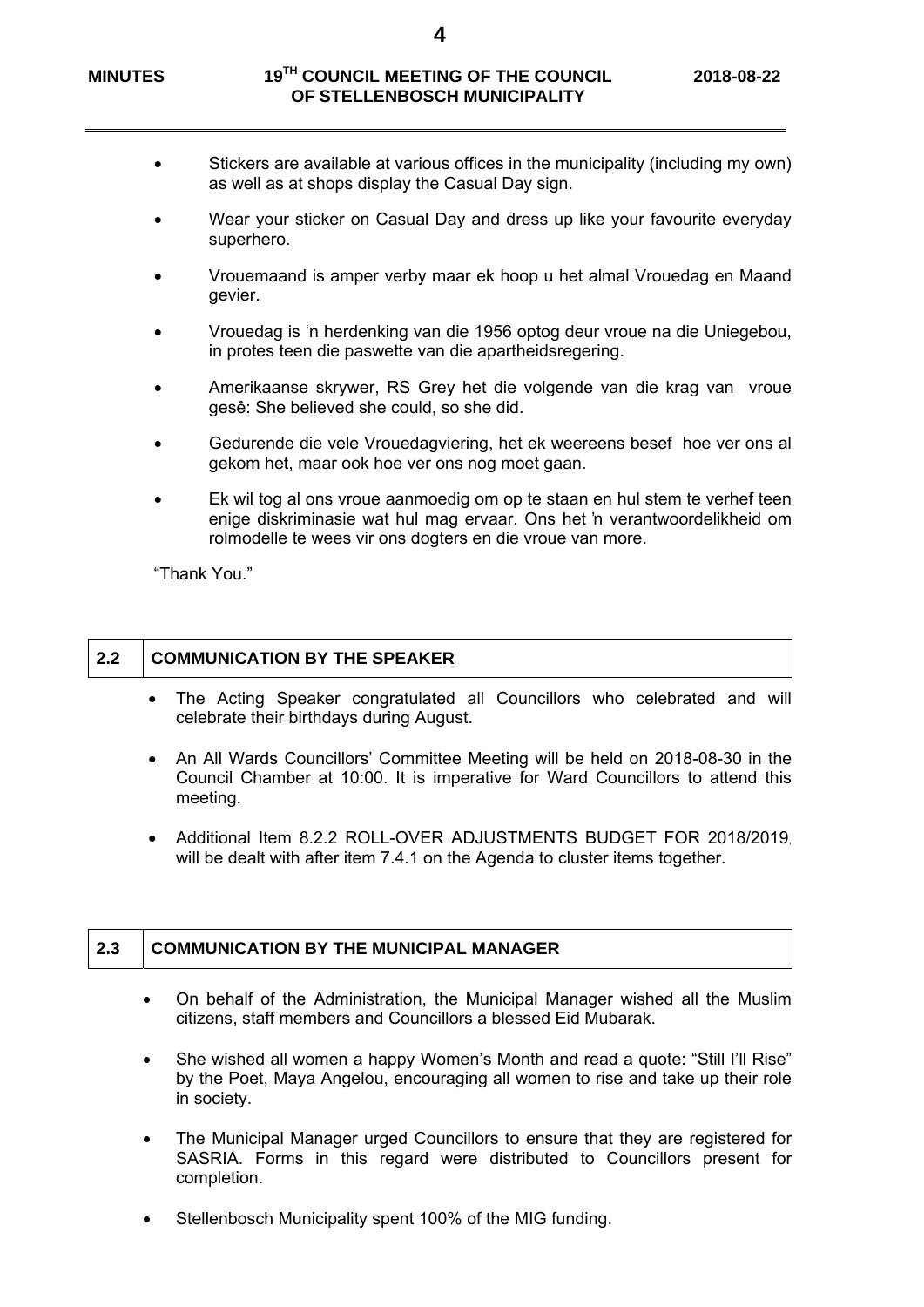**5** 

#### **3. OFFICIAL NOTICES**

#### **3.1 DISCLOSURE OF INTEREST**

NONE

# **3.2 APPLICATIONS FOR LEAVE OF ABSENCE (3/4/1/6)**

(1) The following applications for leave of absence were approved in terms of the Rules of Order By-law of Council:-

| Cllr FT Bangani-Menziwa (Ms)    | 22 August 2018 |
|---------------------------------|----------------|
| Cllr A Crombie (Ms)             | 22 August 2018 |
| <b>CIIr A Florence</b>          | 22 August 2018 |
| <b>CIIr NS Louw</b>             | 22 August 2018 |
| Cllr Mananga-Gugushe (Ms)       | 22 August 2018 |
| Cllr RS Nalumango (Ms)          | 22 August 2018 |
| Cllr WC Petersen (Ms) (Speaker) | 22 August 2018 |
| Cllr WF Pietersen               | 22 August 2018 |

(2) Permission was granted to the Executive Mayor, Ald G Van Deventer and Councillor P Sitshoti (Ms) to leave the meeting earlier (at 12:00 and 12:20 respectively).

| 4. | CONFIRMATION OF MINUTES                                                                                   | (3/4/1/5) |
|----|-----------------------------------------------------------------------------------------------------------|-----------|
| 41 | The minutes of the 18 <sup>th</sup> Council meeting dated 2018-07-25 were <b>confirmed as</b><br>correct. |           |

4.1 The minutes of an Urgent Council meeting dated 2018-07-30 were **confirmed as correct.** 

| l 5. | STATUTORY MATTERS | (3/4/1/4) |
|------|-------------------|-----------|
|      |                   |           |

NONE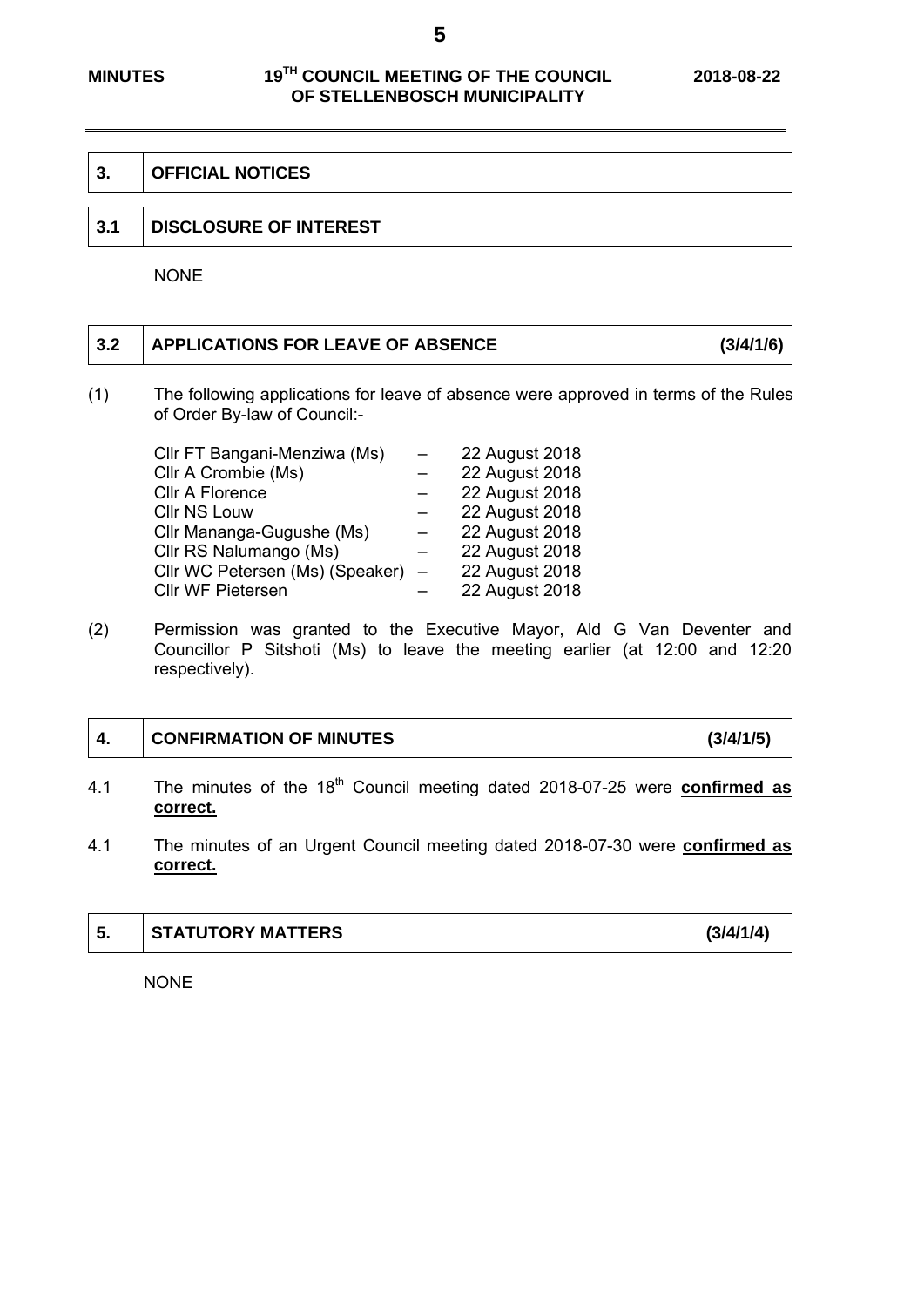#### **6. REPORT/S BY THE MUNICIPAL MANAGER RE OUTSTANDING RESOLUTIONS TAKEN AT PREVIOUS COUNCIL MEETINGS**

| <b>ITEM</b>                                                                                                                                                                 | Pg        | <b>INPUT</b>                                                                                                                                                                                                                                                                                                                                                                                                                                                                                                                                                                                                                 | <b>MM'S RESPONSE</b>                                                                                                                                                                                        |
|-----------------------------------------------------------------------------------------------------------------------------------------------------------------------------|-----------|------------------------------------------------------------------------------------------------------------------------------------------------------------------------------------------------------------------------------------------------------------------------------------------------------------------------------------------------------------------------------------------------------------------------------------------------------------------------------------------------------------------------------------------------------------------------------------------------------------------------------|-------------------------------------------------------------------------------------------------------------------------------------------------------------------------------------------------------------|
| <b>CLLR F ADAMS</b>                                                                                                                                                         |           | his<br>dissatisfaction<br>Expressed<br>with  <br>unresolved issues. Referred to the 2<br>outstanding follow-up questions in the<br>minutes of the 17 <sup>th</sup> Council meeting dated<br>2018-05-23 on which the MM never<br>responded.                                                                                                                                                                                                                                                                                                                                                                                   | Cllrs should note that the report on<br>Outstanding Resolutions is in fact<br>a written response to the issues<br>raised by Councillors.                                                                    |
| <b>CLLR N JINDELA</b>                                                                                                                                                       |           | Raised his concern with the slow process<br>flow of items or no timeframes on when<br>targets will be reached.                                                                                                                                                                                                                                                                                                                                                                                                                                                                                                               | If the municipality is dependent on<br>other departments for feedback on<br>queries, this process might take<br>long, because some departments<br>do not respond. Hence the delay<br>in finalizing matters. |
| <b>CLLR DA HENDRICKSE</b>                                                                                                                                                   |           | Raised his concerns with regard to items<br>that disappear from the list without it being<br>dealt with 100% completed, i.e. (i) the<br>disposal of various sites in Kayamandi<br>through a tender process $\pm 2$ yrs ago; (ii)<br>Why is Item 7.5.5 that dealt with the<br>disposal of a portion of remainder Farm<br>1653, Paarl La Motte that served at<br>Council on 2018-07-25, not listed in the<br>outstanding resolutions? Why is there no<br>report on this?<br>Also raised a concern that no responses<br>are given on follow-up questions? These<br>responses should be given in writing for<br>record purposes. | Councillors should note that the<br>report on Outstanding Resolutions<br>is in fact a written response to the<br>issues raised by Councillors.                                                              |
| <b>CLLR F ADAMS</b><br>12th Council: 2017-09-27: Item 7.3.2<br>Identifying of municipal agricultural<br>land for implementation of farmer<br>production support unit (FPSU) | 10        | What is the current status of the draft<br>MOU from National Department of Rural<br>Development & Land Reform?                                                                                                                                                                                                                                                                                                                                                                                                                                                                                                               | MM will respond in due course.                                                                                                                                                                              |
| 14th Council: 2017-11-29: Item 7.5.3<br>Various issues: Vlottenburg Housing<br>Projects: Way Forward                                                                        | 14        | What was the motivation/reason<br>withdrawal<br>changing/<br>from<br>the<br>old<br>agreement?                                                                                                                                                                                                                                                                                                                                                                                                                                                                                                                                | for   MM will respond in due course.                                                                                                                                                                        |
| 18th Council: 2018-07-25: Item 7.3.1<br>The awarding of rights to the Local<br><b>Economic Development Hubs</b>                                                             | 22/<br>23 | How will the information of the successful<br>bidders be made available to Councillors?                                                                                                                                                                                                                                                                                                                                                                                                                                                                                                                                      | MM will respond in due course.                                                                                                                                                                              |
| <b>CLLR DA HENDRICKSE</b><br>8th Council: 2017-04-26: Item 7.3.1<br>The Future Use and Maintenance of<br><b>Council Heritage Buildings</b>                                  | 6         | Why is this item still on 30% resolved after<br>more than 1 year? What is the<br>explanation?                                                                                                                                                                                                                                                                                                                                                                                                                                                                                                                                | MM will respond in due course.                                                                                                                                                                              |
| 12th Council: 2017-09-27: Item 7.5.2<br>Future of the Ex-Kleine Libertas<br>Theatre                                                                                         | 12        | Why did this matter not serve before<br>MPAC to inform them that plans were<br>drawn up without following due process<br>and a new specification was applied for as<br>recorded on Agenda?                                                                                                                                                                                                                                                                                                                                                                                                                                   | MM will respond in due course.                                                                                                                                                                              |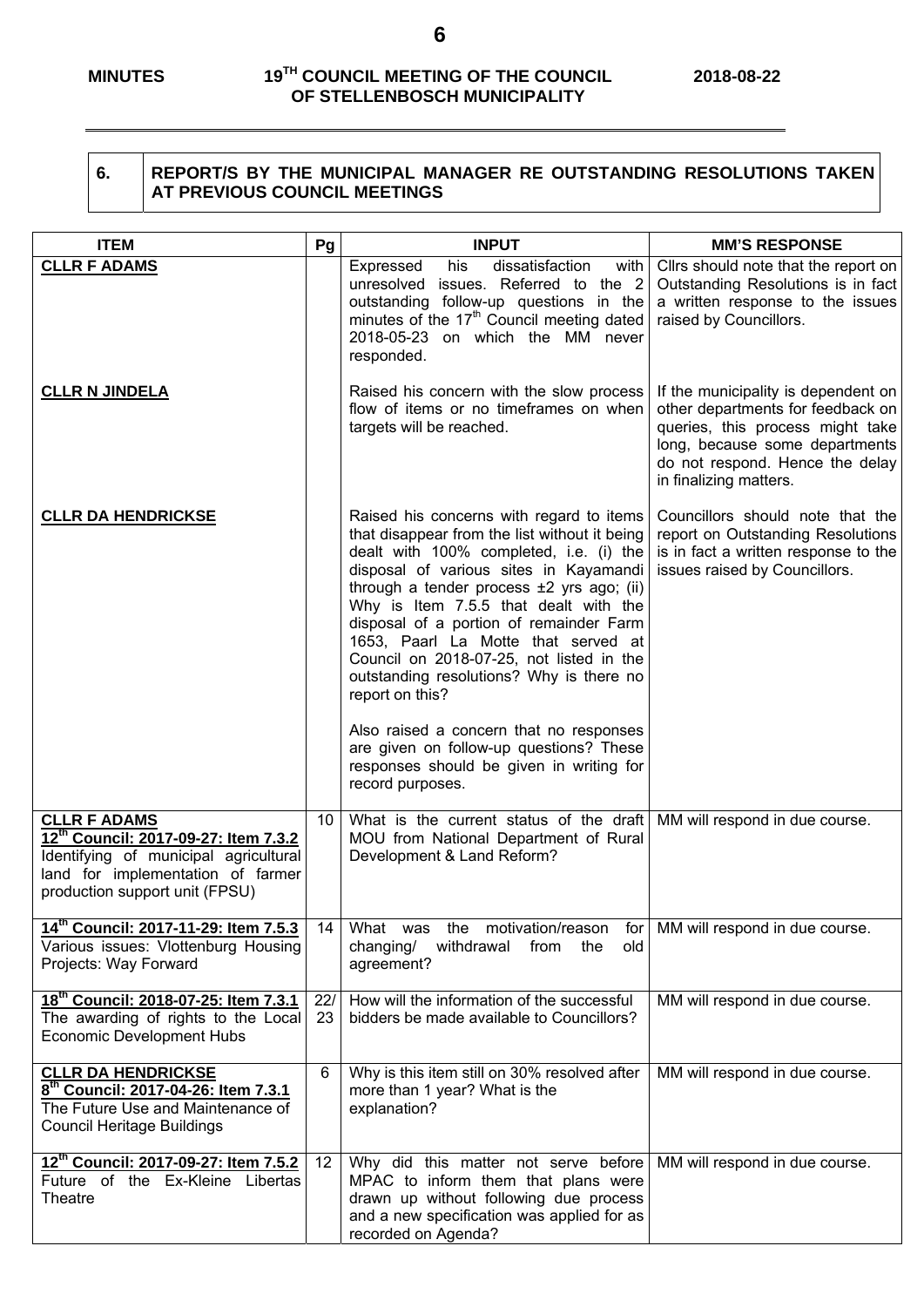| <b>CLLR DA HENDRICKSE</b><br>14th Council: 2017-11-29: item 7.5.3<br>Various issues: Vlottenburg Housing<br>Projects: Way Forward                                                                                    | 14                | This item was withdrawn to allow the<br>Admin to prepare an updated item, but<br>why is the previous Council resolution<br>being ignored? | MM will respond in due course.                                                                                                                                                                                                                                      |
|----------------------------------------------------------------------------------------------------------------------------------------------------------------------------------------------------------------------|-------------------|-------------------------------------------------------------------------------------------------------------------------------------------|---------------------------------------------------------------------------------------------------------------------------------------------------------------------------------------------------------------------------------------------------------------------|
| 16 <sup>th</sup> Council: 2018-03-28: Item 7.5.1<br>Proposed exchange of land a portion<br>of Farm 183 (Closed Street) for a<br>portion of Farm 183/7: Woodmill<br>Development Project.                              | 20                | Council consider the municipal<br>Did<br>valuation when they disposed of the land?                                                        | MM will respond in due course.                                                                                                                                                                                                                                      |
| 17th Council: 2018-05-23: Item 7.5.1<br>of<br>renewal<br>lease<br>Proposed<br>agreement: Erf 52 Stellenbosch,<br>Supergroup Dealership                                                                               | $22 \overline{ }$ | This matter was raised in the previous<br>Council dated 2018-07-25. When will the<br>amendment notice be published? No<br>timeline.       | MM will respond in due course.                                                                                                                                                                                                                                      |
| 18 <sup>th</sup> Council: 2018-07-25: Item 7.5.2<br>Proposed exchange of land: Portion<br>Remainder<br>387.<br>Farm<br>Ωf<br>Stellenbosch for portion of Lease<br>377A: Vredenheim (Pty) Ltd                         | 24                | The 18 <sup>th</sup> Council Resolution reads that<br>be withdrawn for further<br>item<br>this<br>refinement. Why was a new offer given?  | Council gave the MM the authority<br>to either enter into an agreement<br>for the purchase or for an<br>exchange. The initial agreement<br>was for an exchange, MM decided<br>to put in an offer for a purchase.<br>This is in line with the Council<br>resolution. |
| <b>CLLR N SINKINYA (MS)</b><br>14 <sup>TH</sup> Council: 2017-11-29: Item<br>7.5.2<br>Development of Zone O and the<br>housing allocation criteria for the<br>phase 2B and 2C (277<br>sites.<br>Watergang, Kayamandi | 13 <sup>2</sup>   | What is the plan for the development of<br>Zone O?                                                                                        | The meeting of 2018-08-20 was<br>postponed on the request of the<br>beneficiaries. The meeting was<br>until<br>date<br>postponed<br>in<br>a<br>September 2018.                                                                                                      |

## **NOTED**

The concerns raised and the feedback report on Outstanding Resolutions.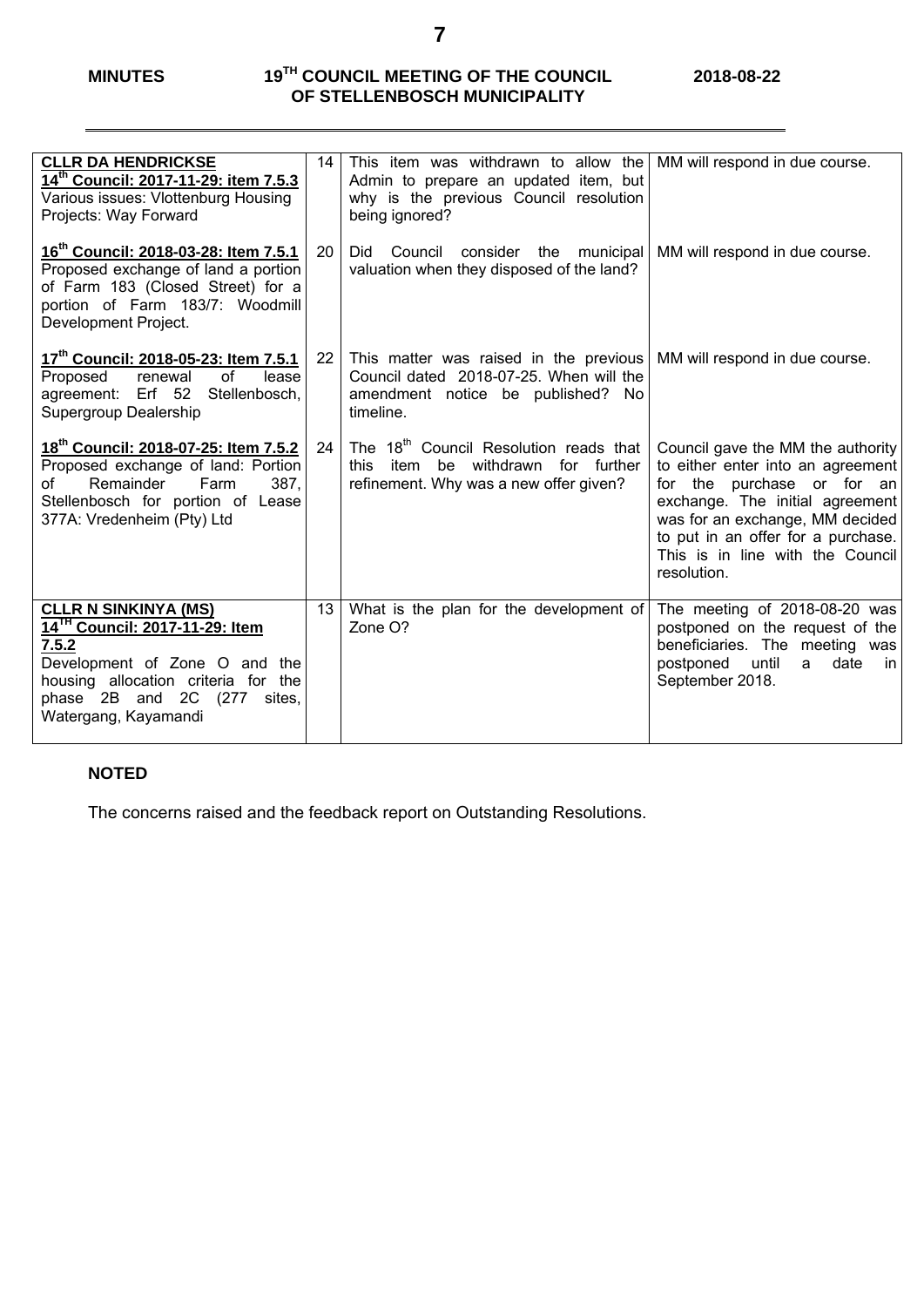٦

|     | <b>CONSIDERATION OF ITEMS</b><br>(ALD G VAN DEVENTER (MS)) |                    | <b>BY</b>  | THE | <b>EXECUTIVE</b> | <b>MAYOR:</b>    |
|-----|------------------------------------------------------------|--------------------|------------|-----|------------------|------------------|
| 7.1 | <b>COMMUNITY</b><br>(PC: CLLR AR FRAZENBURG)               | <b>DEVELOPMENT</b> | <b>AND</b> |     | <b>COMMUNITY</b> | <b>SERVICES:</b> |

NONE

| 7.2 | CORPORATE AND STRATEGIC SERVICES: (PC: CLLR E GROENEWALD (MS)                                              |
|-----|------------------------------------------------------------------------------------------------------------|
|     | 7.2.1   POSSIBLE DISPOSAL OF A PORTION OF PORTION 15 OF FARM 292 (NOW<br>KNOWN AS ERF 16489), STELLENBOSCH |
|     |                                                                                                            |

| <b>Collaborator No:</b> | 600950         |
|-------------------------|----------------|
| <b>IDP KPA Ref No:</b>  |                |
| <b>Meeting Date:</b>    | 08 August 2018 |

#### **1. SUBJECT: POSSIBLE DISPOSAL OF A PORTION OF PORTION 15 OF FARM 292 (NOW KNOWN AS ERF 16489), STELLENBOSCH**

#### **2. PURPOSE**

 $\Gamma$ 

┱

To obtain Council's approval for the possible disposal of a portion of Portion 15 of Farm 292, Stellenbosch, for educational purposes.

#### **3. DELEGATED AUTHORITY**

#### **FOR DECISION BY MUNICIPAL COUNCIL.**

The Municipal Council must decide on the disposal of Municipal Land in terms of the Asset Transfer Regulations.

#### **4. EXECUTIVE SUMMARY**

Rhenish Girls High School is utilising a portion of Portion 15 of Farm 292 (Public Street) for a hockey field in terms of a Lease Agreement. The Provincial Department of Transport and Public Works has now requested that the subject property be transferred to them for educational purposes.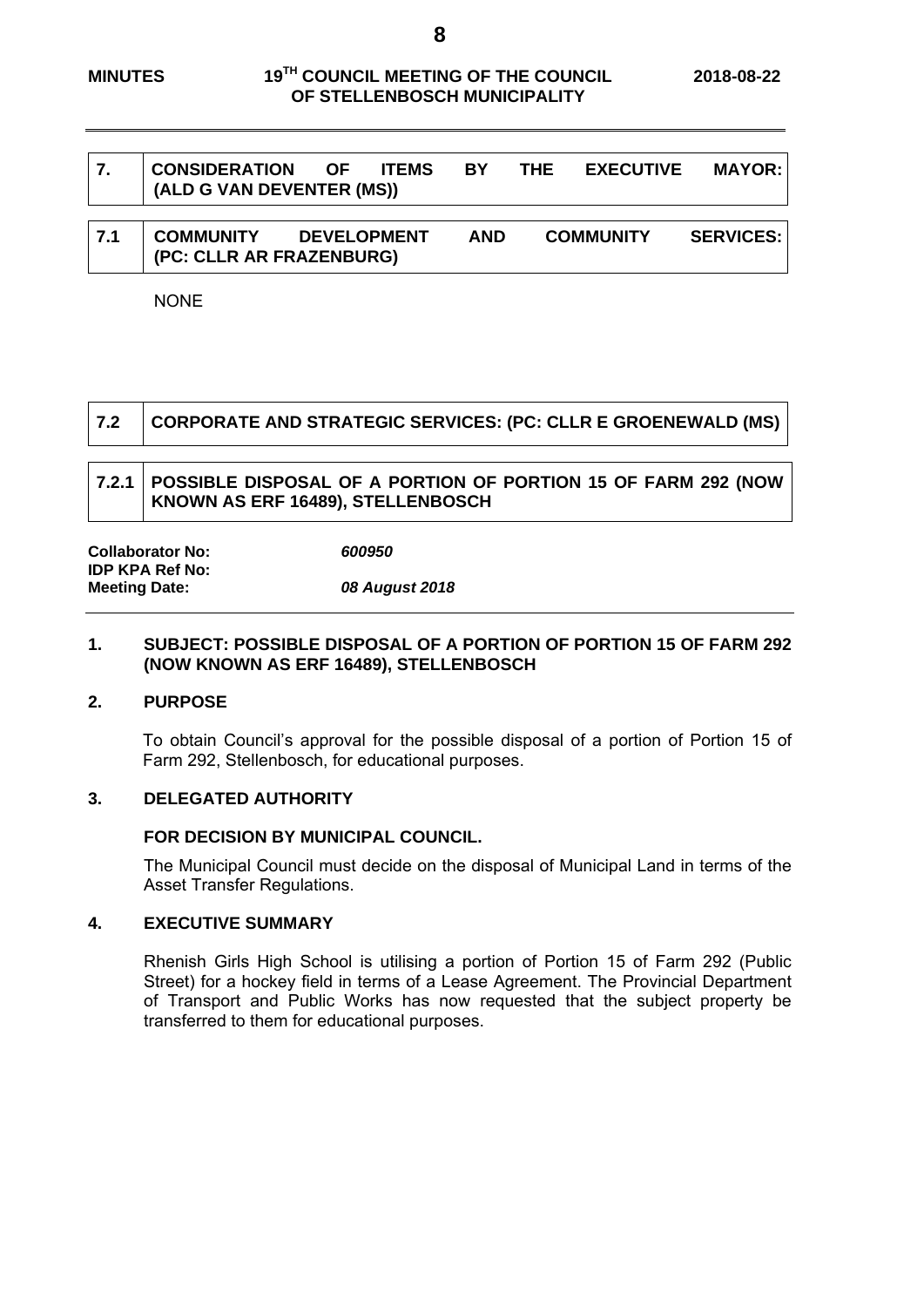**9** 

## **19TH COUNCIL MEETING: 2018-08-22: ITEM 7.2.1**

#### **RESOLVED** (majority vote)

- (a) that the portion of Portion 15 of Farm 292, measuring approximately 9080m², as indicated as ABCD in Fig 3, be identified as land not needed for the provision of the minimum level of basic municipal services and to be surplus to the requirements of the Municipality, as required by regulation 20 (f) (i) of the Asset Transfer Regulations;
- (b) that the property be transferred to the Provincial Government of the Western Cape at no cost, seeing that no compensation was paid (historical cost) when the property was transferred to Stellenbosch Municipality by the Provincial Government (vesting transfer) and taking into account the community benefit (gain) should the property be developed as envisaged, as provided for in regulation 20 (f) (ii) of the Asset Transfer Regulation, subject to the following conditions:
	- (i) that the property only be used for educational purposes;
	- (ii) that the Provincial Government of the Western Cape be responsible for the subdivision and rezoning of the land to educational purposes, at their cost;
	- (iii) that the area as depicted on **APPENDIX E** as parking area, be developed as a public parking area;
	- (iv) that, should the proposed development require any upgrading to existing bulk infrastructure, that such upgrading be for the account of the Provincial Government, at the then applicable tariffs;
	- (v) that no potable water be used to fill or top-up any of the (to be constructed) swimming pools, and that the school must use its existing ground-water source for this purpose.
- (c) that Council's intention to dispose of the property at no charge to the Provincial Government of the Western Cape for educational purposes, be advertised for public comment/inputs/objections; and
- (d) that, any comments/inputs/objections be considered by Council before making a final decision.

*The following Councillors requested that their votes of dissent be minuted:* 

*Cllr F Adams; GN Bakubaku-Vos (Ms); DA Hendrickse; LK Horsband (Ms); MD Oliphant; N Sinkinya (Ms); P Sitshoti (Ms) and LL Stander.* 

| <b>NAME</b>                | <b>Piet Smit</b>                    |
|----------------------------|-------------------------------------|
| <b>POSITION</b>            | <b>Manager: Property Management</b> |
| <b>DIRECTORATE</b>         | <b>Corporate Services</b>           |
| <b>CONTACT NUMBERS</b>     | 021-8088189                         |
| <b>E-MAIL ADDRESS</b>      | Piet.Smit@stellenbosch.gov.za       |
| $\blacksquare$ REPORT DATE | 2018-08-10                          |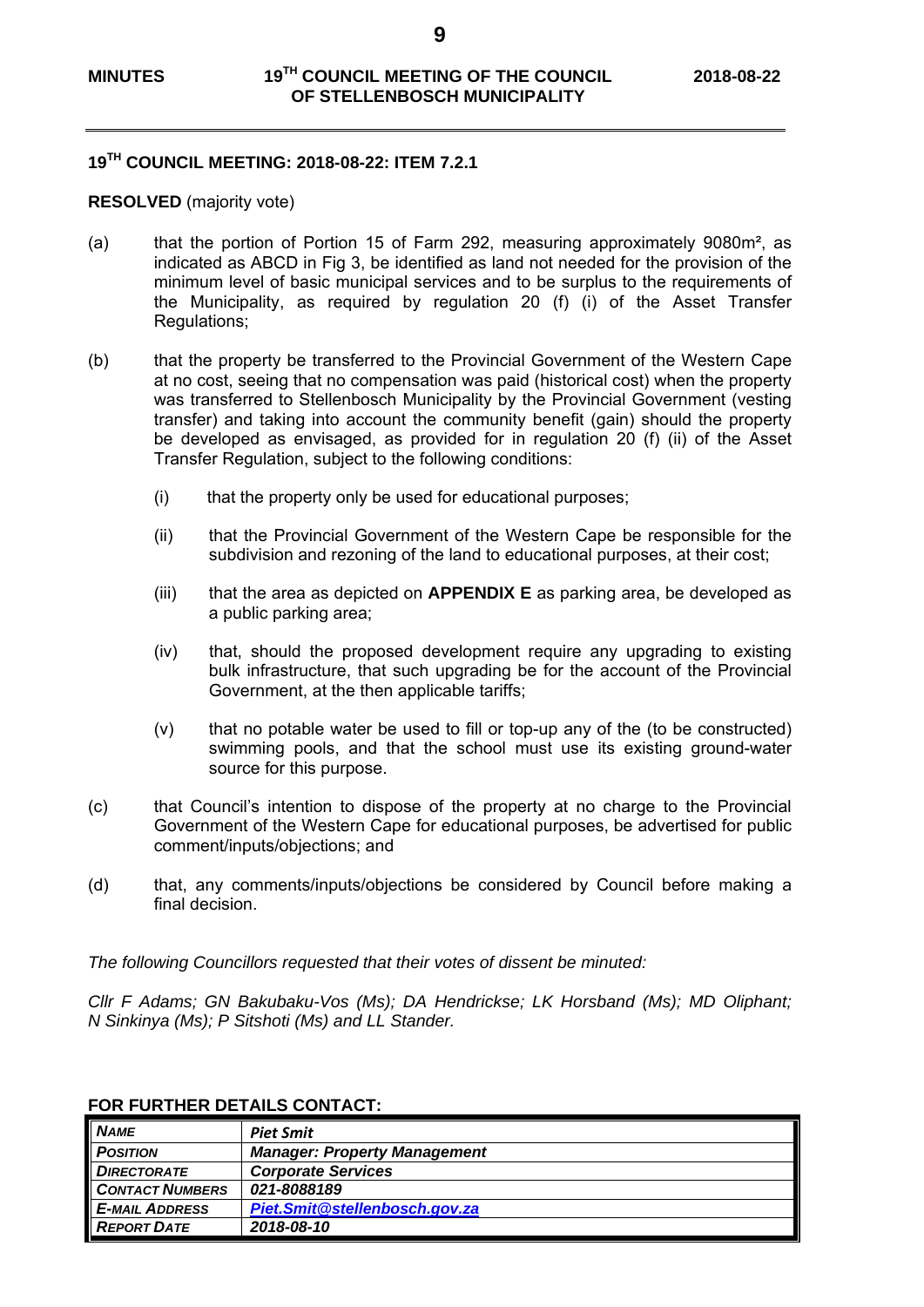#### **7.3 ECONOMIC DEVELOPMENT AND PLANNING: (PC: ALD JP SERDYN (MS))**

#### **7.3.1 STELLENBOSCH MUNICIPALITY AIR QUALITY BY-LAW**

| <b>Collaborator No:</b> | 600749         |  |
|-------------------------|----------------|--|
| <b>IDP KPA Ref No:</b>  |                |  |
| <b>Meeting Date:</b>    | 08 August 2018 |  |

#### **1. SUBJECT: STELLENBOSCH MUNICIPALITY AIR QUALITY BY-LAW**

#### **2. PURPOSE**

The Stellenbosch Municipality Air Quality By-Law (June 2018) (**ANNEXURE A**) has been prepared to give effect to the right contained in Section 24 of the Constitution of the Republic of South Africa, 1996, by controlling air pollution within the area of the municipality's jurisdiction as well as to ensure that air pollution is avoided, or where it cannot be altogether avoided, minimized and remedied. Following a process of public participation the purpose of this item is to request Council to adopt the attached By-law.

#### **3. DELEGATED AUTHORITY**

#### **(FOR DECISION BY MUNICIPAL COUNCIL AND EXECUTIVE MANAGEMENT)**

There is no clear delegation in the current System of Delegations dated 2015/05/01 for this item. Stellenbosch Municipality has, however, defined obligations as contained in the National Environmental Management: Air Quality Act, 39 of 2004, to:

- a) Compile an Air Quality Management Plan (AQMP)
- b) Designate an Air Quality Officer (AQO)
- c) Report on the implementation of the AQMP

In terms of the Constitution of the Republic of South Africa, 1996, Section 156, a municipality has executive authority in respect of, and has the right to administer -

- i. local government matters listed in Part B of Schedule 4 and Part B of Schedule 5; and
- ii. any other matter assigned to it by national or provincial legislation.

Schedule 4, Part B, referred to above include air pollution.

#### **4. EXECUTIVE SUMMARY**

The Stellenbosch Municipality Air Quality By-Law (June 2018) has been prepared to give effect to the right contained in Section 24 of the Constitution of the Republic of South Africa, 1996 by controlling air pollution within the area of the municipality's jurisdiction as well as to ensure that air pollution is avoided, or where it cannot be altogether avoided, minimized and remedied.

The need for the proposed By-law (regulatory framework) has been identified in the Air Quality Management Plan (2013) of Stellenbosch Municipality.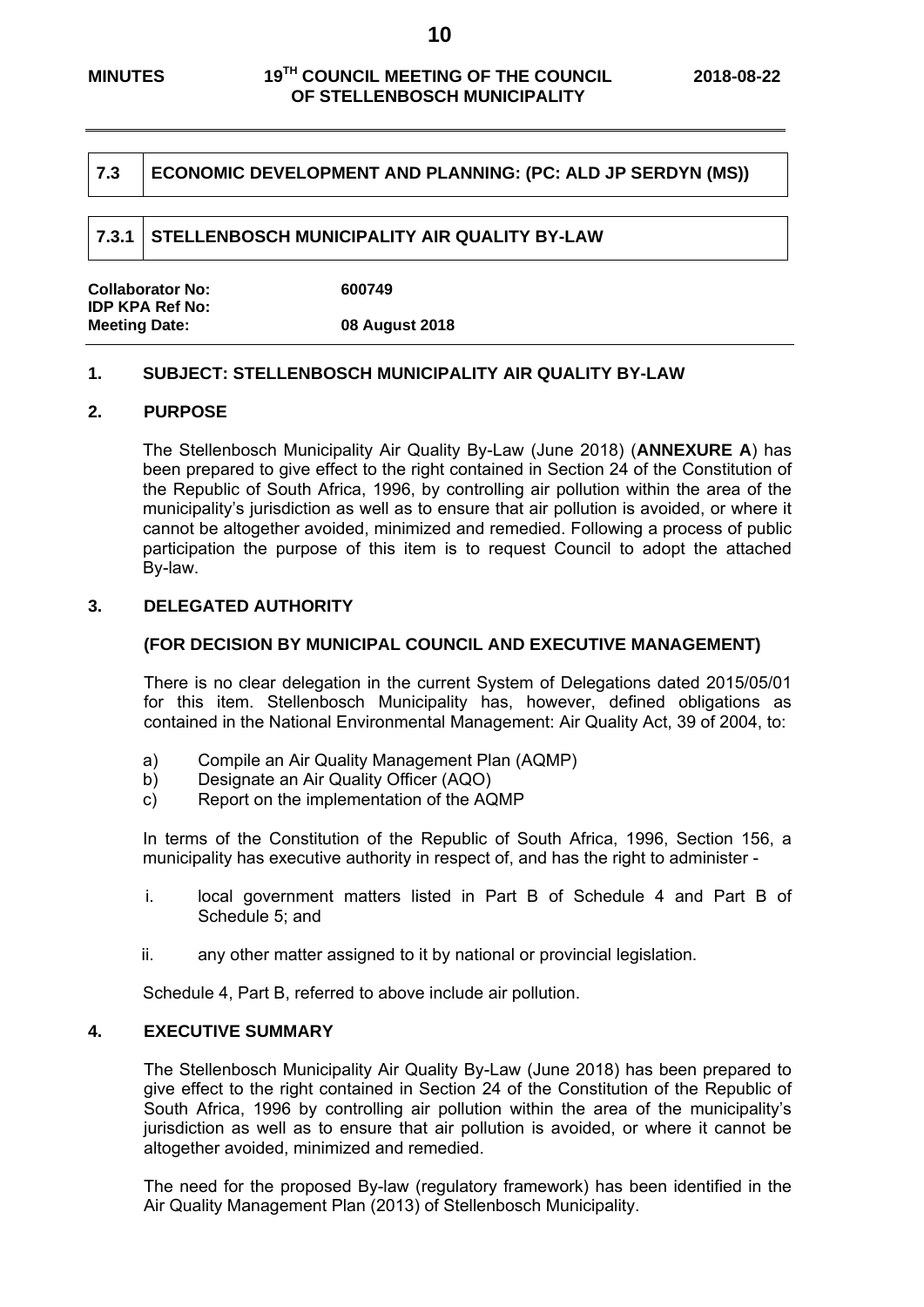The Draft Stellenbosch Municipality Air Quality By-Law was advertised in the Eikestad News on the  $26<sup>th</sup>$  of April 2018, inviting written comment by 31 May 2018. In addition hard copies of the above document were made available at the advice centers in both Stellenbosch and Franschhoek as well as libraries in both Stellenbosch and Franschhoek.

Apart from requests to provide clarity on some aspects of the above proposed By-law, no comment on the content or proposed amendments to the document was received.

Following the above process of public participation the above document is now brought to Council for adoption as the Stellenbosch Municipality Air Quality By-Law.

## **19TH COUNCIL MEETING: 2018-08-22: ITEM 7.3.1**

**RESOLVED** (majority vote with 1 abstention)

that Council approves the Draft Stellenbosch Municipality Air Quality By-Law (June 2018) and adopts it as the Stellenbosch Municipality Air Quality By-Law.

| <b>NAME</b>            | <b>Schalk van der Merwe</b>                |
|------------------------|--------------------------------------------|
| <b>POSITION</b>        | <b>Environmental Planner</b>               |
| <b>DIRECTORATE</b>     | <b>Planning &amp; Economic Development</b> |
| <b>CONTACT NUMBERS</b> | 021 808 8679                               |
| <b>E-MAIL ADDRESS</b>  | schalk.vandermerwe@stellenbosch.gov.za     |
| <b>REPORT DATE</b>     | 08 August 2018                             |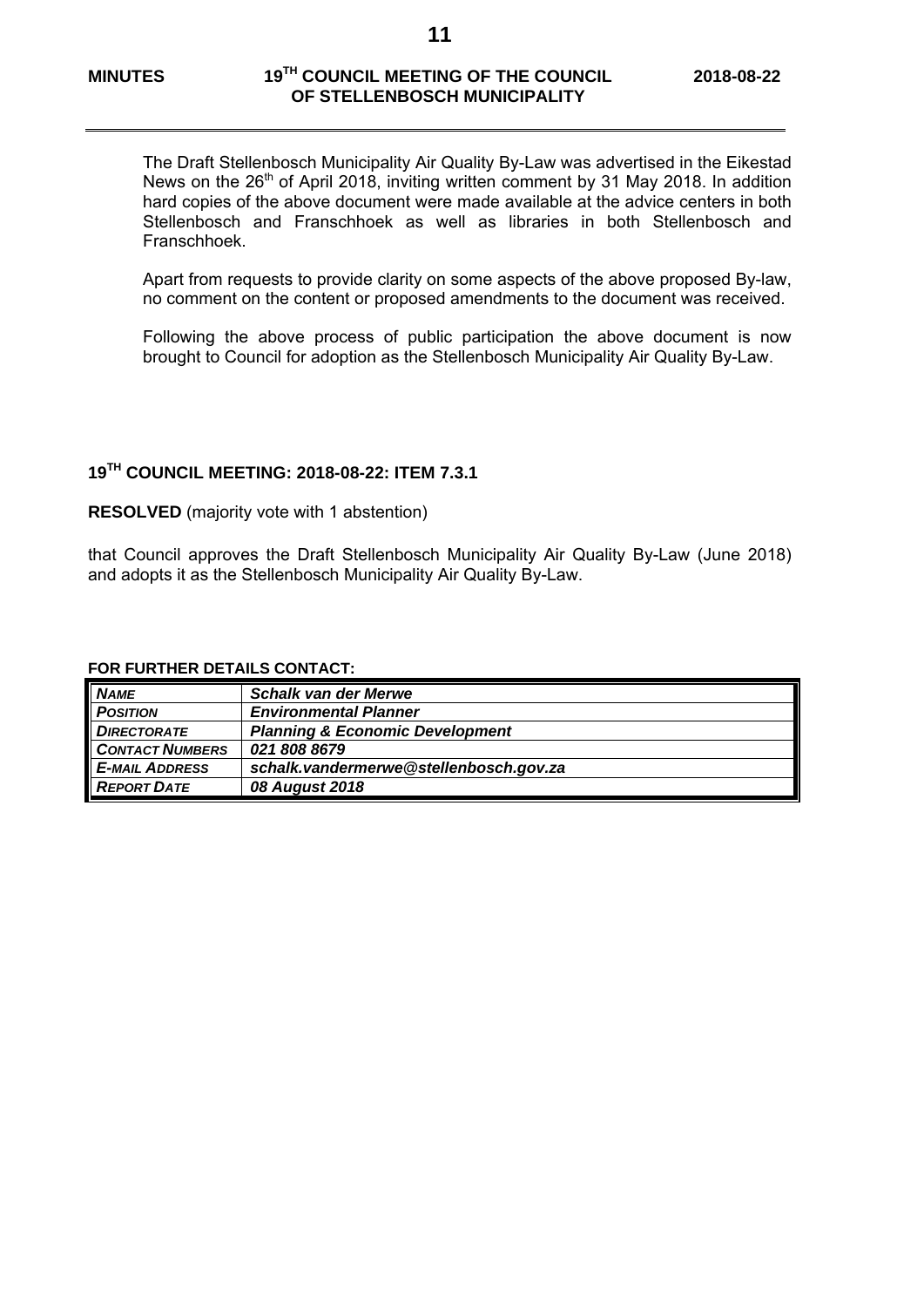#### **7.3.2 STELLENBOSCH MUNICIPALITY NOISE CONTROL POLICY**

| <b>Collaborator No:</b> | 600752         |
|-------------------------|----------------|
| <b>IDP KPA Ref No:</b>  |                |
| <b>Meeting Date:</b>    | 08 August 2018 |

#### **1. SUBJECT: STELLENBOSCH MUNICIPALITY NOISE CONTROL POLICY**

#### **2. PURPOSE**

The Stellenbosch Municipality Noise Control Policy (July 2018) (**ANNEXURE A**) relating to the implementation of the Provincial Noise Control Regulations PN 200/2013 has been prepared. Following a process of public participation the purpose of this item is to request Council to adopt the attached policy.

#### **3. DELEGATED AUTHORITY**

#### **(FOR DECISION BY MUNICIPAL COUNCIL AND EXECUTIVE MANAGEMENT)**

There is no clear delegation in the current System of Delegations dated 2015/05/01. However, Section C (e) Environmental Management, of the above System of Delegations, Item 392, makes provision for certain aspects (Noise Impact Assessments and Exemptions) as contained in the Provincial Cape Noise Control Regulations.

#### **4. EXECUTIVE SUMMARY**

The Stellenbosch Municipality Noise Control Policy (July 2018) has been prepared to regulate the internal implementation of the Provincial Noise Control Regulations PN 200/2013.

The need for such a policy is borne from the fact that various municipal departments deal with different aspects of noise control. The Policy will clearly direct all relevant departments as to its function in dealing with the issue of noise and noise complaints.

## **19TH COUNCIL MEETING: 2018-08-22: ITEM 7.3.2**

#### **RESOLVED** (majority vote with 1 abstention)

that Council approves the Draft Stellenbosch Municipality Noise Control Policy (July 2018) and adopts it as the Stellenbosch Municipality Noise Control Policy.

| <b>NAME</b>            | <b>Schalk van der Merwe</b>                |
|------------------------|--------------------------------------------|
| <b>POSITION</b>        | <b>Environmental Planner</b>               |
| <b>DIRECTORATE</b>     | <b>Planning &amp; Economic Development</b> |
| <b>CONTACT NUMBERS</b> | 021 808 8679                               |
| <b>E-MAIL ADDRESS</b>  | schalk.vandermerwe@stellenbosch.gov.za     |
| <b>REPORT DATE</b>     | 08 August 2018                             |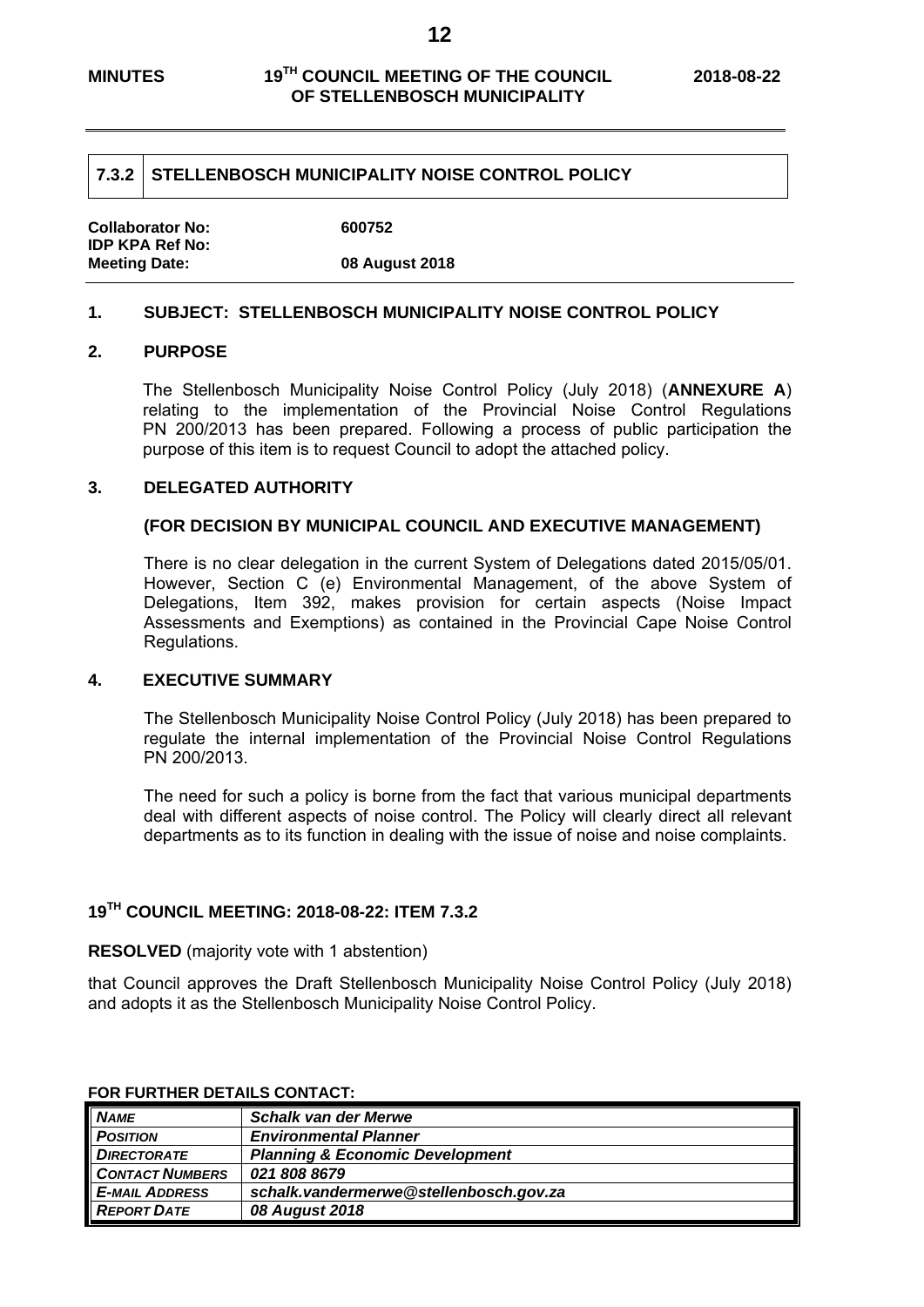| 7.4 |                  | <b>FINANCIAL SERVICES: (PC: CLLR S PETERS)</b> |                                                                           |  |
|-----|------------------|------------------------------------------------|---------------------------------------------------------------------------|--|
|     | <b>JULY 2018</b> |                                                | $\mid$ 7.4.1 $\mid$ MONTHLY FINANCIAL STATUTORY REPORTING: DEVIATIONS FOR |  |

| <b>Collaborator No:</b>   | 600958                                |
|---------------------------|---------------------------------------|
| File No:                  | 8/1                                   |
| <b>BUDGET KPA Ref No:</b> | <b>Good Governance and Compliance</b> |
| <b>Meeting Date:</b>      | <b>08 August 2018</b>                 |

# **1. SUBJECT: MONTHLY FINANCIAL STATUTORY REPORTING: DEVIATIONS FOR JULY 2018**

### **2. PURPOSE**

To comply with Regulation 36(2) of the Municipal Supply Chain Management Regulations and Section 4.36.2 of the Supply Chain Management Policy 2017/2018 to report the deviations and ratifications to Council.

# **3. DELEGATED AUTHORITY**

Noted by Municipal Council.

# **19TH COUNCIL MEETING: 2018-08-22: ITEM 7.4.1**

# **NOTED**

the deviations as listed below for the month of July 2018.

| <b>DEVIATION</b><br><b>NUMBER</b> | <b>CONTRACT</b><br><b>DATE</b> | <b>NAME OF</b><br><b>CONTRAC=</b><br>TOR | <b>CONTRACT</b><br><b>DESCRIPTION</b>                                                   | <b>REASON</b>                                                                                                                     | <b>SUBSTANTIATION WHY SCM</b><br><b>PROCESS COULD NOT BE</b><br><b>FOLLOWED</b>                                                                                                                                                                                                                           | <b>TOTAL</b><br><b>CONTRACT</b><br>PRICE (R) |
|-----------------------------------|--------------------------------|------------------------------------------|-----------------------------------------------------------------------------------------|-----------------------------------------------------------------------------------------------------------------------------------|-----------------------------------------------------------------------------------------------------------------------------------------------------------------------------------------------------------------------------------------------------------------------------------------------------------|----------------------------------------------|
| D/SM 01/19                        | 11/07/2018                     | Aberdare<br>Cables                       | Low voltage<br>cable feeders<br>to the<br>MTN/Municipa<br>lity tower on<br>Papegaaiberg | 1. Emergency<br>5. Exceptional case<br>and it is impractical<br>or impossible to<br>follow the official<br>procurement<br>process | Due to the urgency of the supply<br>having to be restored in the<br>shortest period to time. This was<br>an emergency as the tower<br>hosts all the cellular networks as<br>well as the Stellenbosch<br>Municipality's IT networks.                                                                       | R198 324.00<br>(VAT EXCL.)                   |
| D/SM 02/19                        | 13/07/2018                     | Xaba<br>Engineering<br>& Consulting      | Consultant:<br>332<br>Temporal<br>housing<br>units                                      | 5. Exceptional case<br>and it is impractical or<br>impossible to follow<br>the official<br>procurement process                    | Xaba Engineering & Consulting<br>were appointed as Consultant<br>for the Construction of 332<br>Temporal Housing Units at the<br>Temporary Relocation Area<br>(TRA) at Watergang, Kayamandi<br>The scope increased and it<br>would be impractical and not<br>cost effective to appoint a new<br>Engineer. | R120 647.40<br>(VAT EXCL.)                   |
| D/SM 03/19                        | 25/07/2018                     | Avalo<br>Technology<br>Group             | Pniel<br>Highsite<br>Failure                                                            | 1. Emergency                                                                                                                      | The Stellenbosch Municipality<br>ICT wireless network failed at<br>the Pniel Highsite, Johannesdal<br>Reservoir as a result of the theft<br>and burglary.                                                                                                                                                 | R61 584.00<br>(VAT EXCL.)                    |

**13**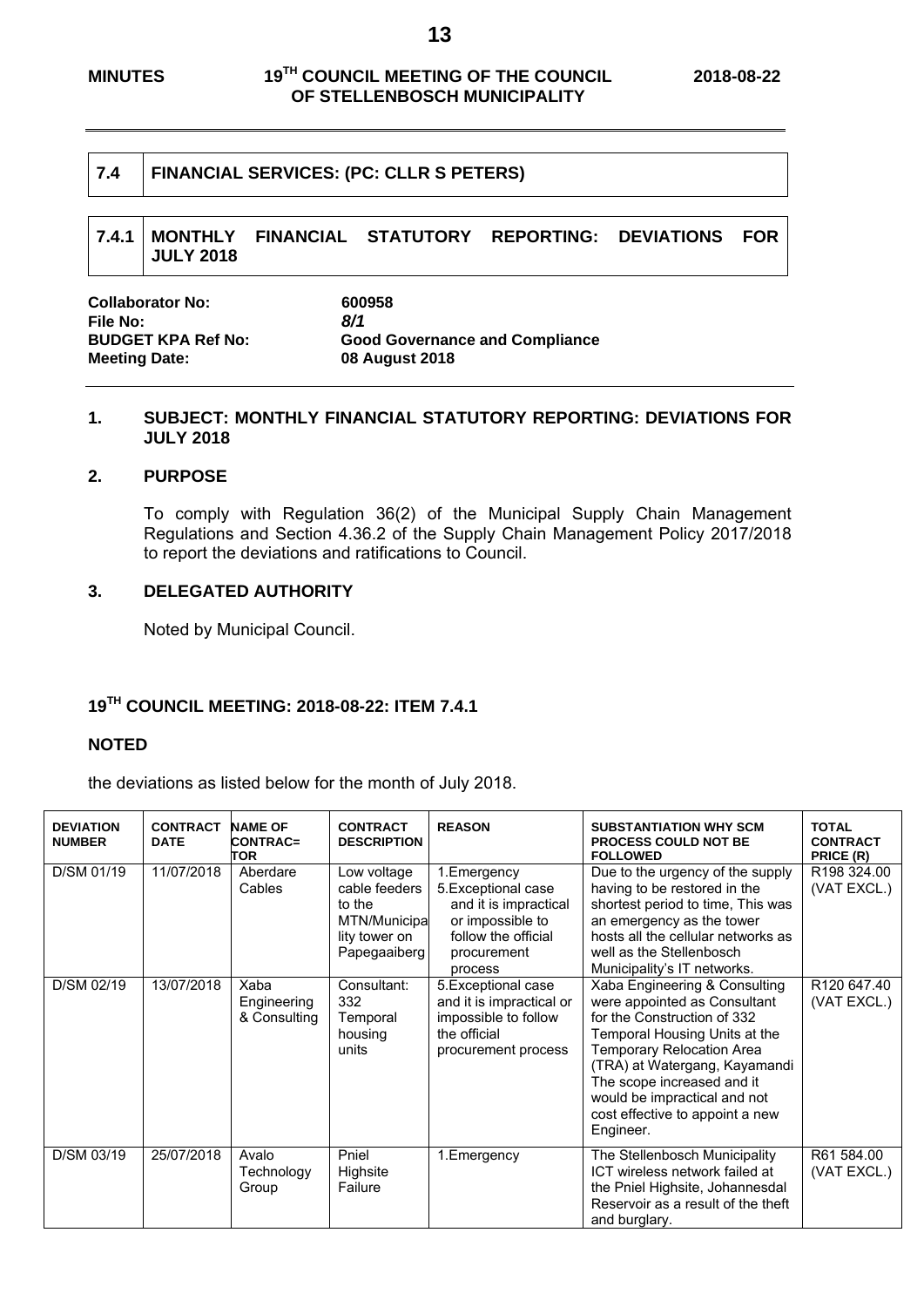# **7.5 INFRASTRUCTURE: [CLLR J DE VILLIERS]**

NONE

# **7.6 PARKS, OPEN SPACES AND ENVIRONMENT: (PC: CLLR N JINDELA)**

NONE

# **7.7 PROTECTION SERVICES: [PC: CLLR Q SMIT]**

NONE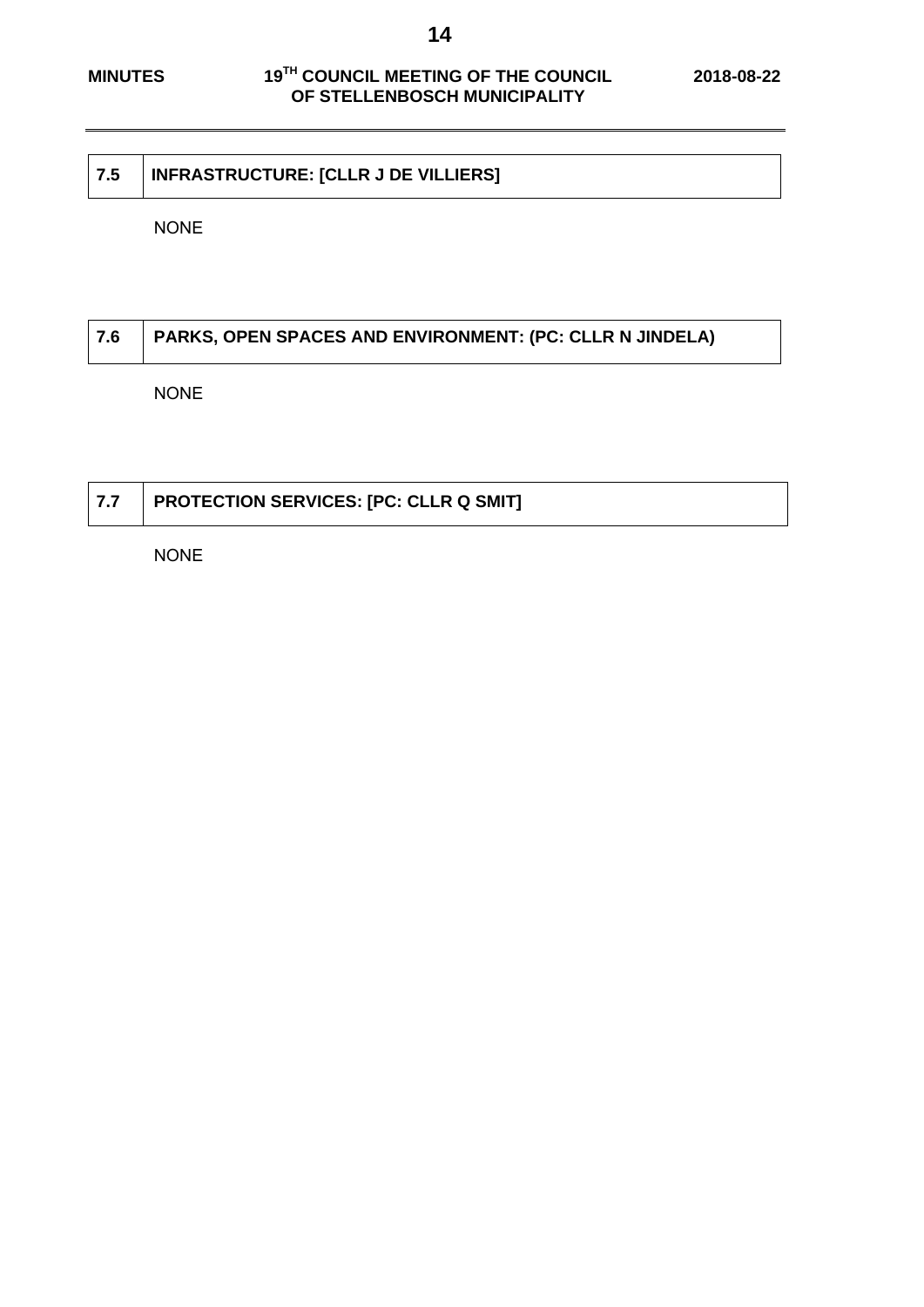#### **7.8 YOUTH, SPORTS AND CULTURE: [PC: XL MDEMKA (MS)]**

#### **7.8.1 APPLICATION OF LOTTO FUNDING RECEIVED**

| <b>Collaborator No:</b> | 596157         |
|-------------------------|----------------|
| <b>IDP KPA Ref No:</b>  |                |
| <b>Meeting Date:</b>    | 08 August 2018 |

#### **1. SUBJECT: APPLICATION OF LOTTO FUNDING RECEIVED**

### **2. PURPOSE**

To inform Council about the distribution of the Lotto funding that was received via a successful application to the Lotto Board.

#### **3. DELEGATED AUTHORITY**

FOR INFORMATION TO THE EXECUTIVE MAYOR AND COUNCIL

#### **4. EXECUTIVE SUMMARY**

To provide feedback on the upgrades and purchasing of the LOTTO funding.

# **19TH COUNCIL MEETING: 2018-08-22: ITEM 7.8.1**

#### **NOTED**

the upgrades completed and the sporting equipment purchased.

| <b>NAME</b>            | Garth Abrahams                           |
|------------------------|------------------------------------------|
| <b>POSITION</b>        | <b>Head: Sport and Facilities</b>        |
| <b>DIRECTORATE</b>     | <b>Community and Protection Services</b> |
| <b>CONTACT NUMBERS</b> | 021 808 8162                             |
| <b>E-MAIL ADDRESS</b>  | Garth.abrahams@stellenbosch.gov.za       |
| <b>REPORT DATE</b>     | 07 May 2018                              |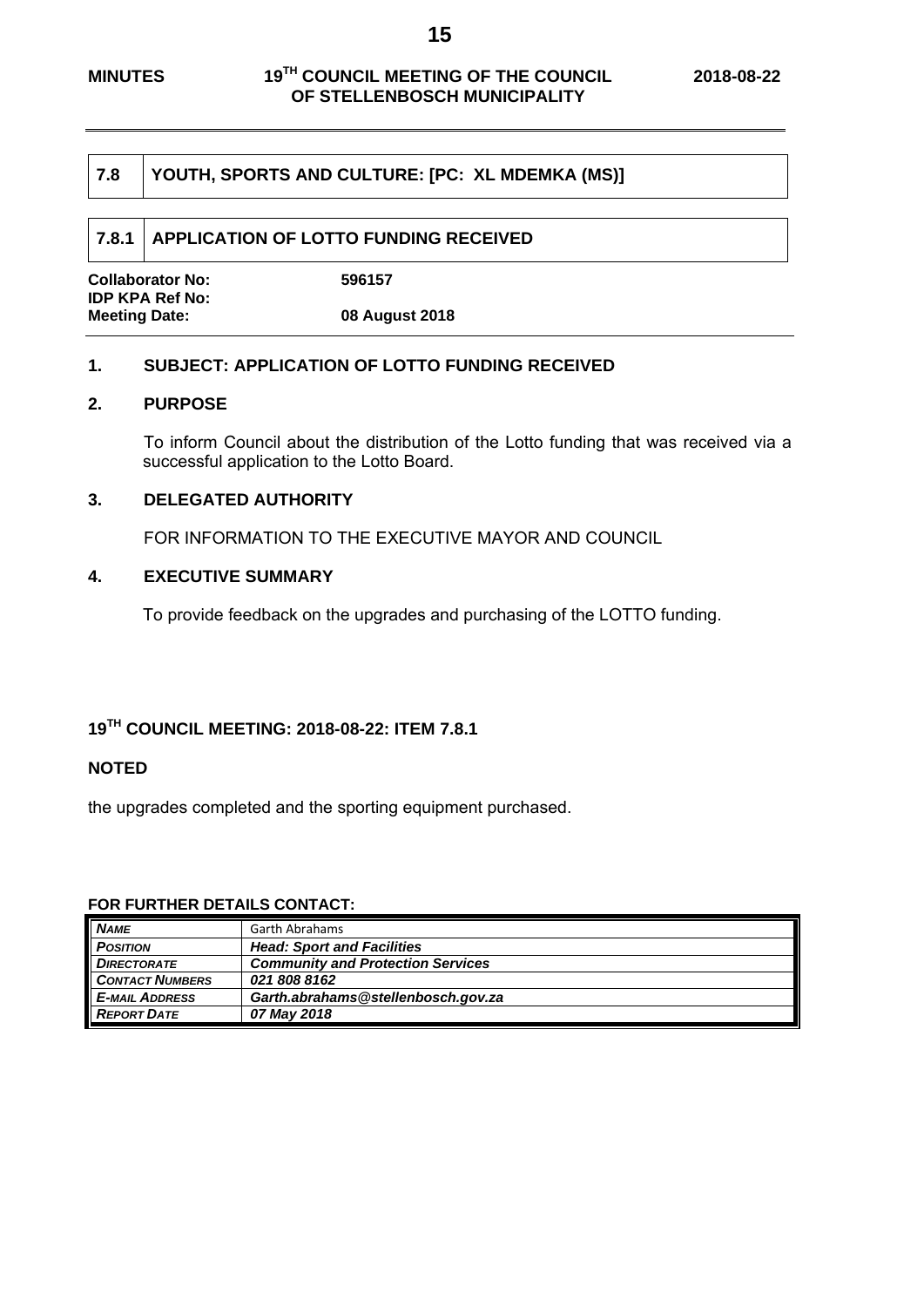#### **7.9 REPORTS SUBMITTED BY THE MUNICIPAL MANAGER**

#### **7.9.1 REVISED STRATEGIC RISK REGISTER 2018/19 FINANCIAL YEAR WITH RISK APPETITE**

| Collaborator No:     | 600831                          |
|----------------------|---------------------------------|
| IDP KPA Ref No:      | <b>All Strategic Objectives</b> |
| <b>Meeting Date:</b> | 08 August 2018                  |

#### **1. SUBJECT: REVISED STRATEGIC RISK REGISTER 2018/19 FINANCIAL YEAR WITH RISK APPETITE**

#### **2. PURPOSE**

To submit the Revised Strategic Risk Register for the 2018/19 financial year for approval by the Council to establish the inherent risk exposure and risk appetite for Stellenbosch Municipality.

#### **3. DELEGATED AUTHORITY**

For approval by Council.

#### **4. EXECUTIVE SUMMARY**

Corporate Governance best practice as well the Municipal Finance Management Act (MFMA), Act 56 of 2013, requires municipalities to have an effective risk management mechanism to stay abreast of prevalent risks and to determine the risk appetite. Inherent risk exposure means impact in relation to likelihood of a risk occurring. Risk appetite means the amount (level) of risk a municipality is willing to accept. Municipalities are required to formally assess risk annually to determine the risk appetite and decide on the appropriate risk appetite for the municipality. To ensure effectiveness, a municipality must focus its attention and resources on the areas of most significant risk and concern to stakeholders. The risk assessment process is therefore a fundamental element of the risk management process.

The principal aims of the risk assessments process are to:

- Identify the risks threatening the achievement of the IDP's objectives of each directorate;
- Assess the key risks facing the directorate; and
- Identify the processes / functions / directorates / persons which the municipality and top management rely upon to manage the identified risks.
- ‐ Align the mentioned process with processes as established by provincial and national government as communicated to the municipality.

The Strategic Risks as well as the operational risks that were identified, discussed in detail by senior management on 26 June at the Risk Management Committee, and further workshopped on 10 July 2018 to finalise and approve the municipal strategic risk appetite. In terms of the COSO Integrated Framework (National Treasury Enterprise Risk Management Framework), defines risk appetite as the amount of risk an organisation is broadly willing to accept in pursuit of value. Risk appetite guides resource allocation and assists in aligning the organisation, people and processes.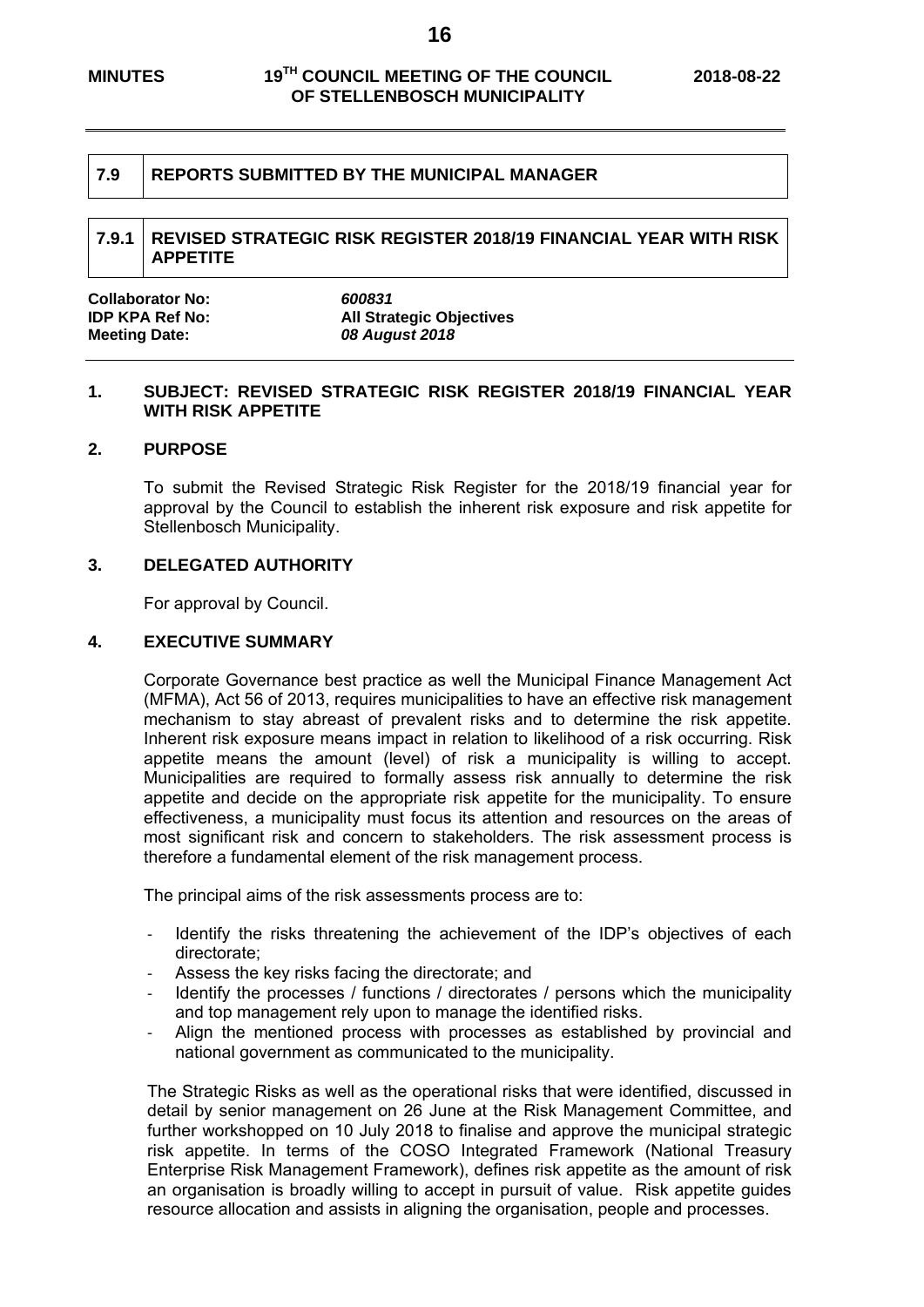The inherent risk exposure was calculated at 15, which is considered as moderate. A score of 9 to 15 is considered moderate. The risk appetite Stellenbosch is willing to accept is 12. This means the current risk exposure needs to be actively managed to reduce the acceptance level.

# **19TH COUNCIL MEETING: 2018-08-22: ITEM 7.9.1**

**RESOLVED** (majority vote)

that Council approves the Strategic Risk Register and the Risk Appetite as mutually agreed to by the senior management of the municipality.

*The following Councillors requested that their votes of dissent be minuted:* 

*Cllrs F Adams and LK Horsband (Ms).* 

| <b>NAME</b>            | <b>Helena Priem</b>              |
|------------------------|----------------------------------|
| <b>POSITION</b>        | <b>Chief Risk Officer</b>        |
| <b>DIRECTORATE</b>     | <b>Municipal Manager</b>         |
| <b>CONTACT NUMBERS</b> | $021 - 8088157$                  |
| <b>E-MAIL ADDRESS</b>  | Helena.priem@stellenbosch.gov.za |
| <b>REPORT DATE</b>     | <b>14 August 2018</b>            |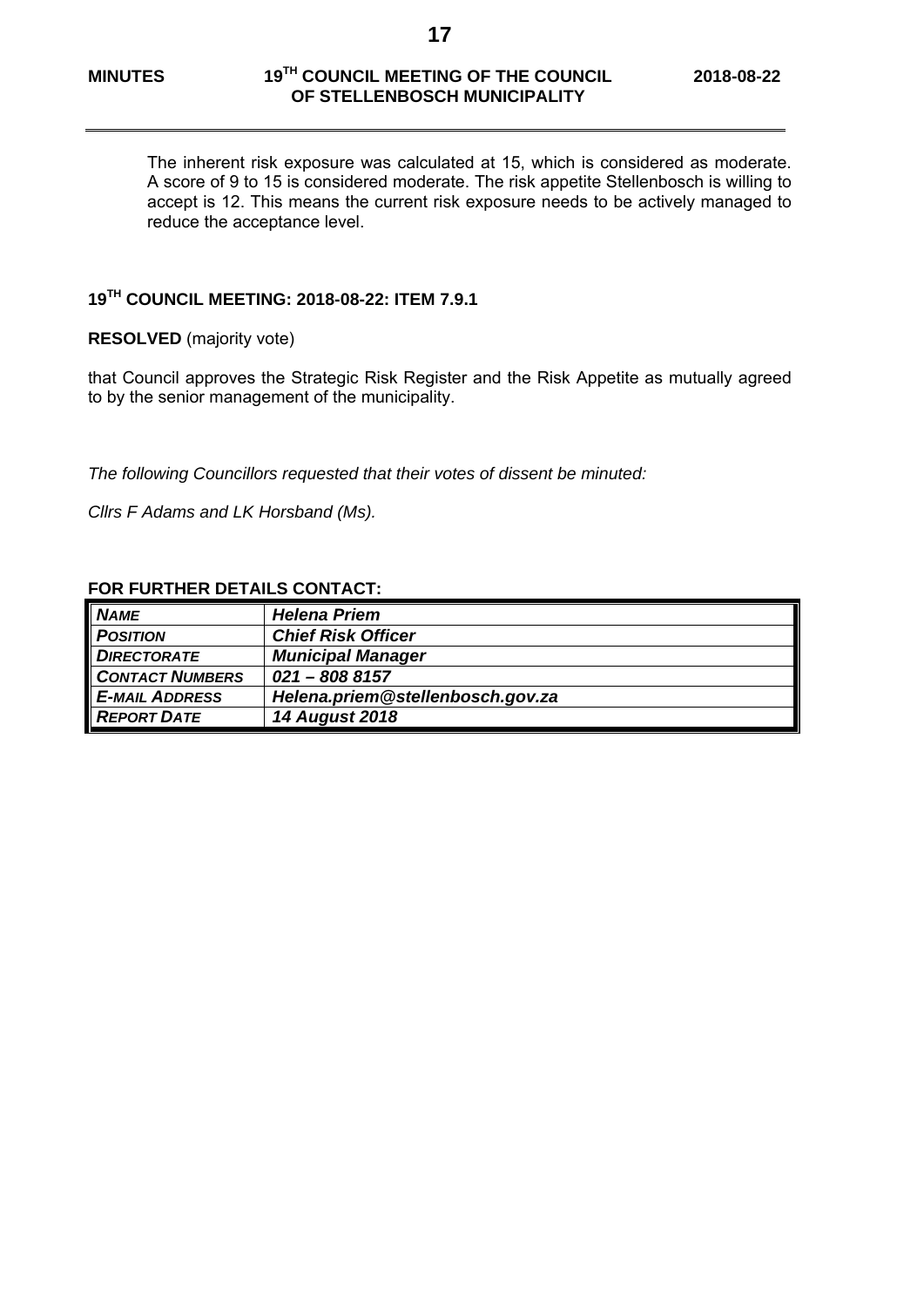#### **MINUTES 19TH COUNCIL MEETING OF THE COUNCIL 2018-08-22 OF STELLENBOSCH MUNICIPALITY**

#### **7.9.2 IDP/BUDGET/SDF PROCESS PLAN (TIME SCHEDULE) TO GUIDE THE PLANNING, DRAFTING, ADOPTION AND SECOND REVIEW OF THE FOURTH GENERATION INTEGRATED DEVELOPMENT PLAN FOR 2017/18 – 2021/22**

| <b>Collaborator No:</b> | 600874                          |
|-------------------------|---------------------------------|
| <b>IDP KPA Ref No:</b>  | <b>All Strategic Objectives</b> |
| <b>Meeting Date:</b>    | 08 August 2018                  |

#### **1. SUBJECT: IDP/BUDGET/SDF PROCESS PLAN (TIME SCHEDULE) TO GUIDE THE PLANNING, DRAFTING, ADOPTION AND SECOND REVIEW OF THE FOURTH GENERATION INTEGRATED DEVELOPMENT PLAN FOR 2017/18 – 2021/22**

#### **2. PURPOSE**

To table the following to Council for consideration: The Time Schedule of key deadlines for the Integrated Development Plan (IDP), Budget and Spatial Development Framework (SDF) processes. The Time Schedule guides the planning, drafting and adoption of the IDP (2017/18 – 2021/22).

#### **3. DELEGATED AUTHORITY**

**FOR DECISION BY MUNICIPAL COUNCIL.** 

#### **4. EXECUTIVE SUMMARY**

Section 21 (1) of the Municipal Finance Management Act states that the Mayor of the Municipality must-

- *(b) at least 10 months before the start of the budget year, table in the municipal council a time schedule outlining key deadlines for–* 
	- *(i) the preparation, tabling and approval of the annual budget;*
	- *(ii) the annual review of* 
		- *aa) the integrated development plan in terms of section 34 of the Municipal Systems Act; and*
		- *bb) the budget related policies.*
- *(iii) the tabling and adoption of any amendments to the integrated development plan and the budget-related policies; and*
- *(iv) any consultative processes forming part of the processes referred to in subparagraphs (i), (ii) and (iii).*

The IDP Process Plan is compiled in terms of Sections 28 and 29 of the Municipal Systems Act, No 32 of 2000.

Section 28 specifies that:

*"(1) Each municipal council must adopt a process set out in writing to guide the planning, drafting, adoption and review of its IDP.* 

*(2) The municipality must through appropriate mechanisms, processes and procedures established in terms of Chapter 4, consult the local community before adopting the process.* 

*(3) A municipality must give notice to the local community of particulars of the process it intends to follow."*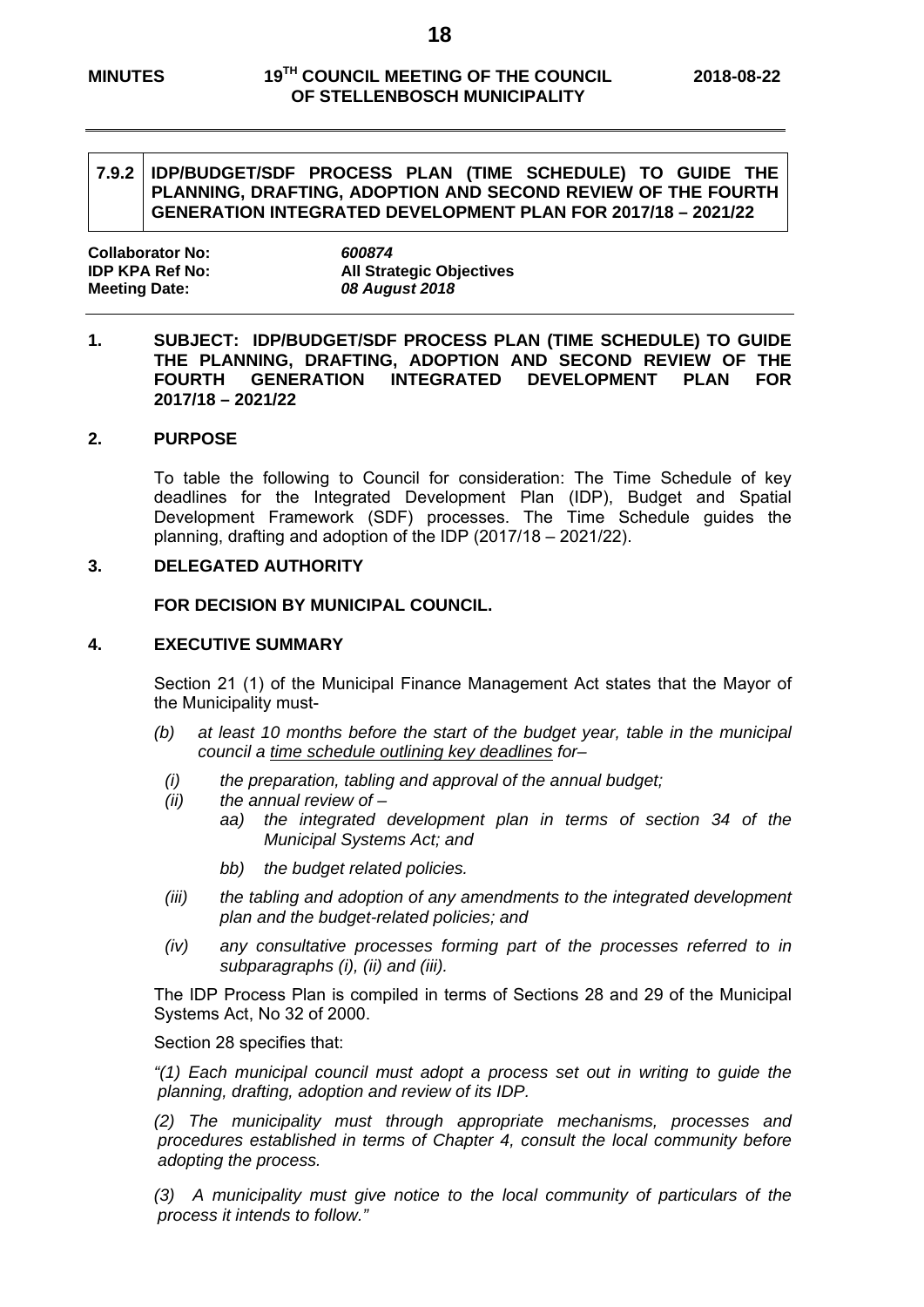Section 29(1) further requires that:

- *The process "must—*
- *(a) be in accordance with a predetermined programme specifying timeframes for the different steps;*
- *(b) through appropriate mechanisms, processes and procedures established in terms of Chapter 4, allow for –* 
	- *(i) The local community to be consulted on its development needs and priorities;*
	- *(ii) The local community to participate in the drafting of the integrated development plan; and*
	- *(iii) Organs of state, including traditional authorities, and other role players to be identified and consulted on the drafting of the integrated development plan.*
- *(c) provide for the identification of all plans and planning requirements binding on the municipality in terms of national and provincial legislation; and*
- *(d) be consistent with any other matters that may be prescribed by regulation.*
- (2) A district municipality must-
- *(a) plan integrated development for the area of the district municipality as a whole but in close consultation with the local municipalities in that area:*
- (b) align its integrated development plan with the framework adopted in terms of *section 27; and*
- *(c) draft its integrated development plan, taking into account the integrated development processes of, md proposals submitted to it by the local municipalities in that area.*
- (3) A local municipality must-
- *(a) align its integrated development plan with the framework adopted in terms of section 27; and*
- *(b) draft its integrated development plan, taking into account the integrated development processes of and proposals submitted to it by the district municipality."*

#### **19TH COUNCIL MEETING: 2018-08-22: ITEM 7.9.2**

**RESOLVED** (majority vote with abstentions)

- (a) that Council notes and adopts the IDP, Budget and SDF Time Schedule of key deadlines to guide the planning, drafting, adoption and review of the Stellenbosch Second Revision of the Fourth Generation Integrated Development Plan (2017/18 – 2021/22) ; and
- (b) that the Time Schedule be placed on the official website of the municipality, municipal notice boards and libraries, notifying the public of the planned process.

| <b>NAME</b>            | Gakeema Salie                          |
|------------------------|----------------------------------------|
| <b>POSITION</b>        | <b>Manager IDP/PM/IGR</b>              |
| <b>DIRECTORATE</b>     | <b>Office of the Municipal Manager</b> |
| <b>CONTACT NUMBERS</b> | 0218088171                             |
| <b>E-MAIL ADDRESS</b>  | Gakeema.Salie@Stellenbosch.gov.za      |
| <b>REPORT DATE</b>     | 8 and 22 August 2018                   |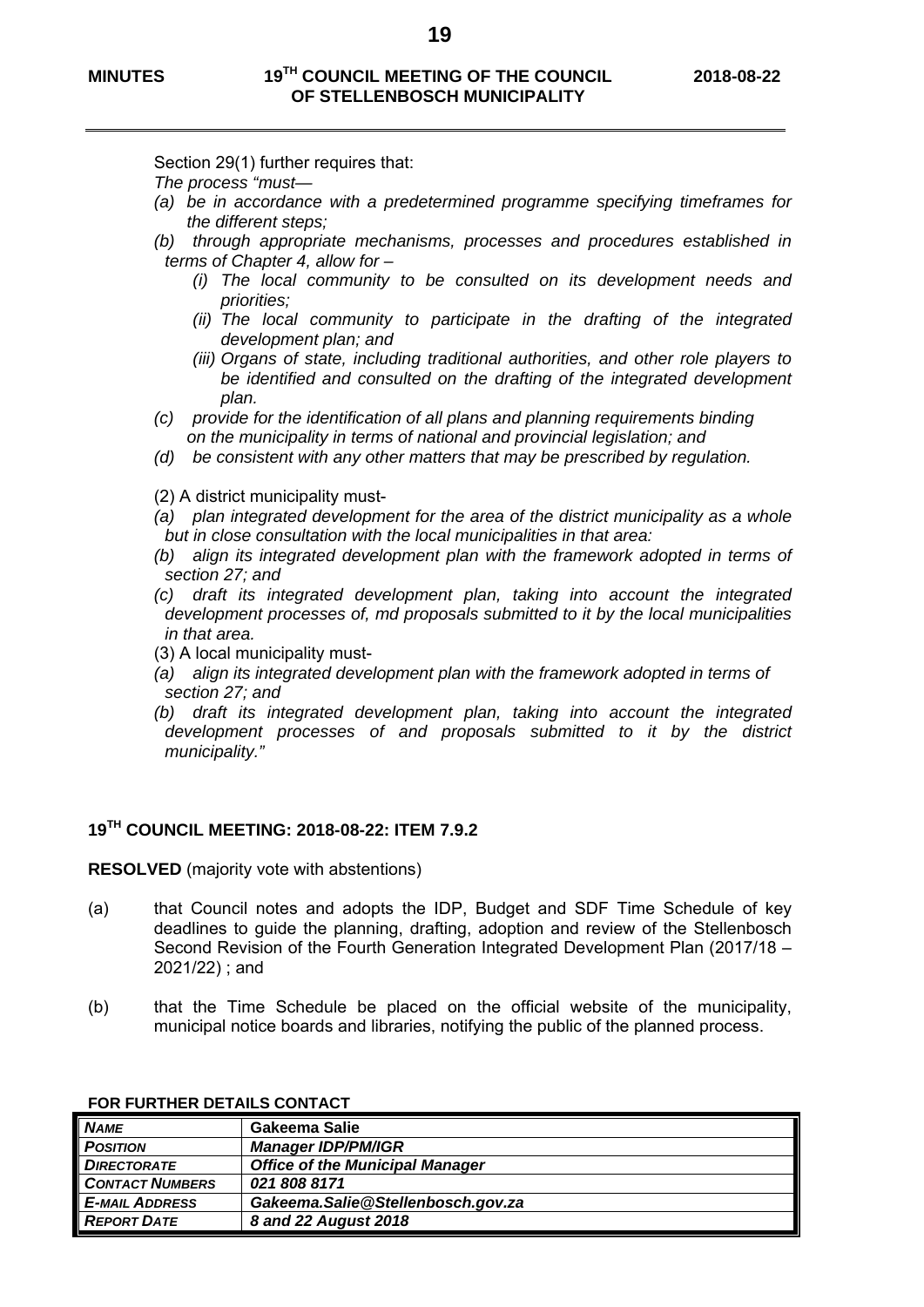# **8. CONSIDERATION OF ITEMS, REPORTS, COMMUNICATIONS, PETITIONS AND APPLICATIONS SUBMITTED VIA THE OFFICE OF THE MUNICIPAL MANAGER**

| ∣ 8.1 | <b>MUNICIPAL</b>           | <b>PUBLIC</b> | <b>ACCOUNTS</b> | <b>COMMITTEE</b> | (MPAC): |
|-------|----------------------------|---------------|-----------------|------------------|---------|
|       | <b>ICLLR WF PIETERSEN]</b> |               |                 |                  |         |

NONE

#### **8.2 OFFICE OF THE MUNICIPAL MANAGER**

### **8.2.1 MILLSTREAM CORRIDOR: PROGRESS REPORT**

**Collaborator No: 602799** File No: 17/13/2<br> **IDP KPA Ref No: 6000 G Meeting Date: 22 August 2018** 

**Good Governance and compliance** 

# **1. SUBJECT: MILLSTREAM CORRIDOR: PROGRESS REPORT**

#### **2. PURPOSE**

To provide Council with a progress report in regard to the Millstream Corridor.

#### **3. DELEGATED AUTHORITY**

#### **FOR INFORMATION**

#### **4. EXECUTIVE SUMMARY**

Council considered a report in regard to the future of the Millstream Corridor on 28 March 2018.

Council resolved as follows on that occasion:

#### "*RESOLVED (majority vote)*

- *(a) that Stellenbosch Municipality commences with a public participation process, requesting the public to give their input on the future use of Erf 1771, in particular what the public would like to see with regard to the use thereof;*
- *(b) that the Municipality obtains a legal opinion on its rights and obligations in terms of Erf 1771, if and when it is deemed necessary; and*
- *(c) that the Municipal Manager be authorised to submit a plan on the best public use and aesthetics, and if necessary, to appoint a specialist(s) to assist in this regard."*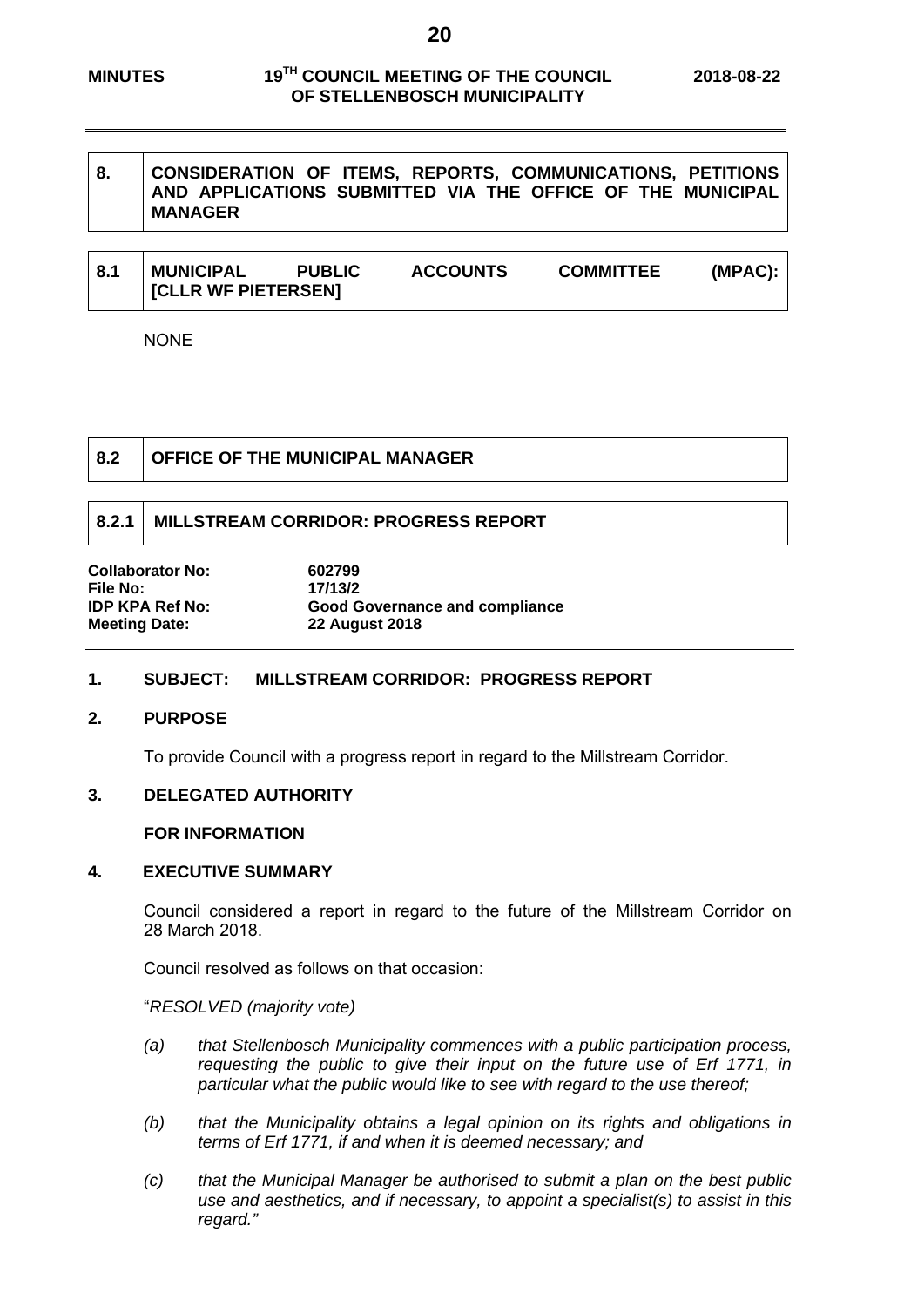A notice was published in a local newspaper, soliciting inputs from the public and affected parties.

A number of comments/inputs were received and will be provided to Council as part of the report that will include the proposals on "*a plan on the best public use and aesthetics".* 

Administration was requested by the Municipal Manager to appoint a specialist to advise her, as per the council resolution. A legal opinion must however first be obtained in regard to the rights of the Municipality and possible rights of land owners as that would influence any proposal on the plan. Both these processes are in process, taking into account the following aspects:

- The historical context:
- Inputs received as a consequence of the notice;
- Practical/functional issues;
- Security issues; and
- **Aesthetics**

The Department is in the process of appointing such person(s).

# **19TH COUNCIL MEETING: 2018-08-22: ITEM 7.9.2**

The Municipal Manager made a commitment that a finalised report will be submitted at the next Council meeting. Cllr F Adams requested that the report (with recommendations) by September and Associates also be submitted to Council.

#### **NOTED**

the Millstream Corridor: Progress Report.

| <b>NAME</b>            | PIFT SMIT                           |
|------------------------|-------------------------------------|
| <b>POSITION</b>        | <b>MANAGER: PROPERTY MANAGEMENT</b> |
| <b>DIRECTORATE</b>     | <b>CORPORATE SERVICES</b>           |
| <b>CONTACT NUMBERS</b> | 021-8088189                         |
| <b>E-MAIL ADDRESS</b>  | PIET.SMIT@STELLENBOSCH.GOV.ZA       |
| <b>REPORT DATE</b>     | 2018-08-16                          |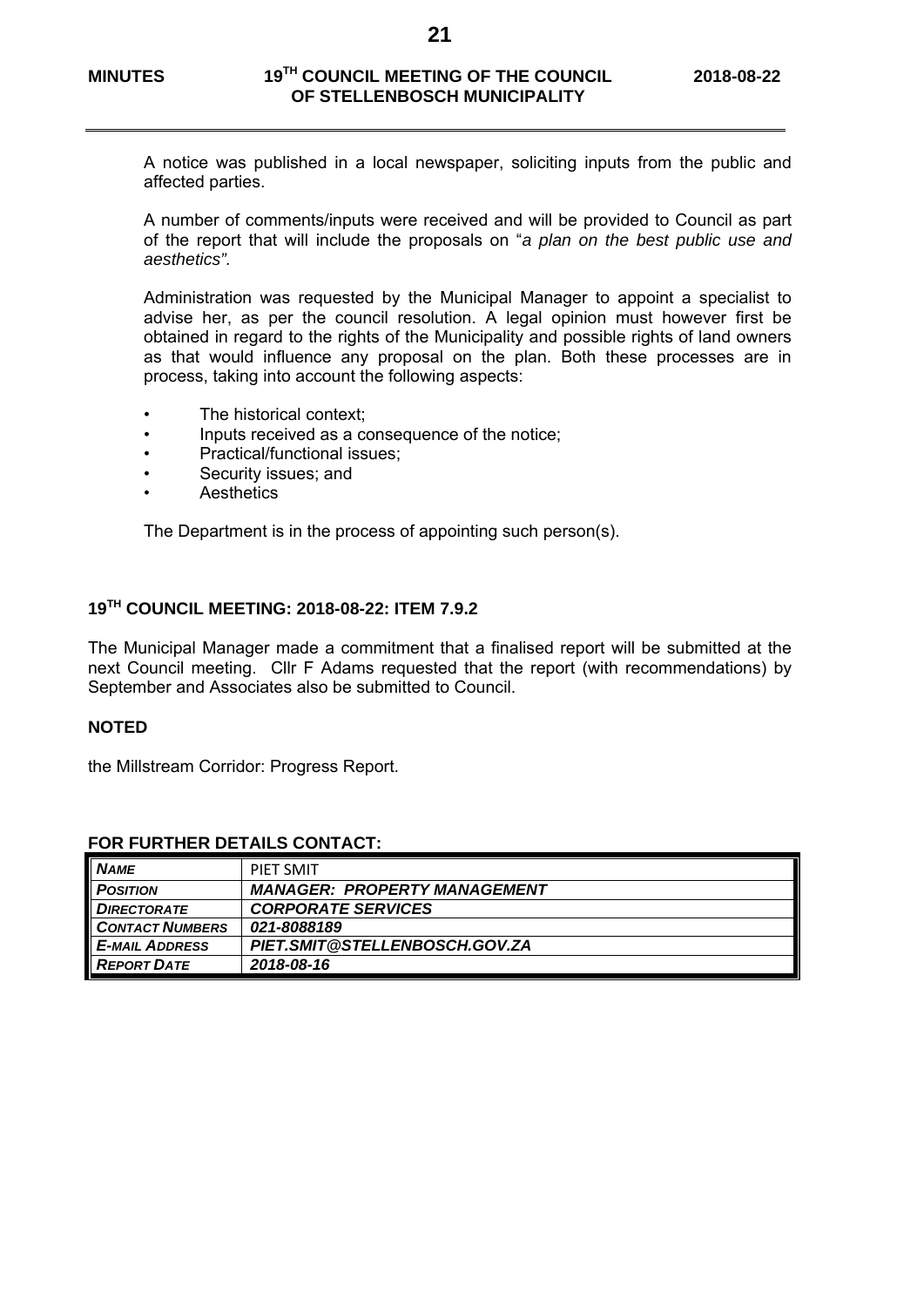#### **8.2.2 ROLL-OVER ADJUSTMENTS BUDGET FOR 2018/2019**

**Collaborator No: 602797 File No:** *5/1/1/2018-2019* **Meeting Date: 22 August 2018** 

**Good Governance and Compliance** 

#### **1. SUBJECT: ROLL-OVER ADJUSTMENTS BUDGET 2018/2019**

#### **2. PURPOSE**

To present the Roll-over Adjustments Budget for the 2018/2019 financial year to Council for approval.

#### **3. DELEGATED AUTHORITY**

**FOR APPROVAL BY MUNICIPAL COUNCIL**

#### **4. EXECUTIVE SUMMARY**

Attached as **APPENDIX 1** is an executive summary by the Accounting Officer.

# **19TH COUNCIL MEETING: 2018-08-22: ITEM 8.2.2**

After 3 warnings during debate on the matter, the Acting Speaker ordered Cllr DA Hendrickse to recuse himself from the Chamber (at 12:00), for violating Rule 28 of the Rules of Order By-law.

**RESOLVED** (majority vote)

- (a) that the Adjustments Budget for 2018/2019 as set out in **APPENDIX 2**, be approved;
- (b) that the Adjustments Budget Tables as prescribed by the Budgeting and Reporting Regulations, as set out in **APPENDIX 3**, be approved; and
- (c) that the Service Delivery and Budget Implementation Plan be adjusted accordingly, inclusive of the non-financial information (performance measurement).

*The following Councillors requested that their votes of dissent be minuted:* 

*Councillors F Adams and LK Horsband (Ms).* 

| <b>NAME</b>            | <b>KEVIN CAROLUS</b>              |
|------------------------|-----------------------------------|
| <b>POSITION</b>        | <b>MANAGER: BUDGET OFFICE</b>     |
| <b>DIRECTORATE</b>     | <b>FINANCIAL SERVICES</b>         |
| <b>CONTACT NUMBERS</b> | 021 808 8509                      |
| <b>E-MAIL ADDRESS</b>  | kevin.carolus@stellenbosch.gov.za |
| <b>REPORT DATE</b>     | 2018-08-16                        |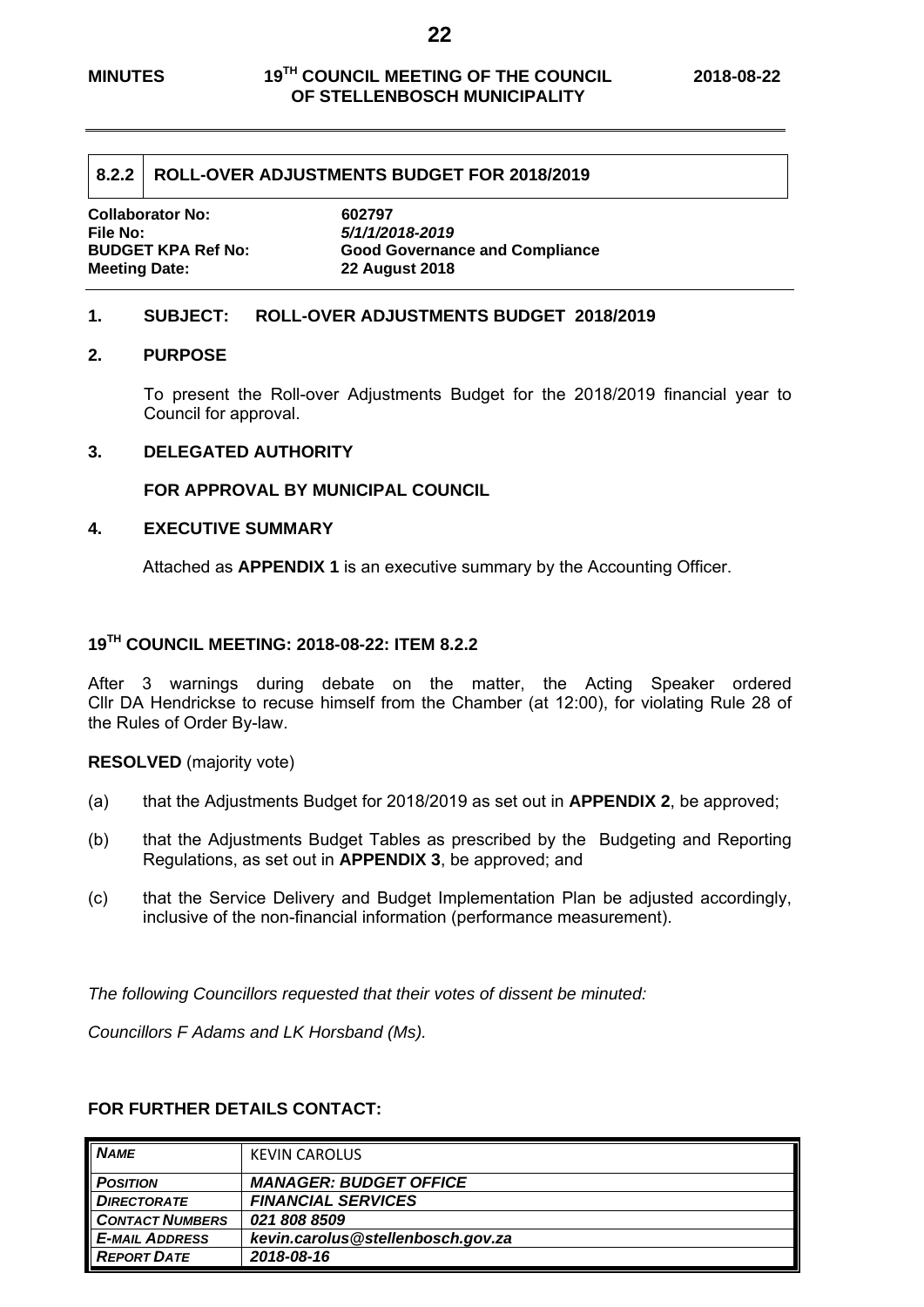| 9.  | <b>MATTERS FOR NOTIFICATION</b>      |
|-----|--------------------------------------|
| 9.1 | <b>REPORT BY THE EXECUTIVE MAYOR</b> |
|     |                                      |

# **9.1.1 REPORT BY THE EXECUTIVE MAYOR ON THE MAYOR – RECTOR FORUM MEETING: 24 MAY 2018**

| <b>Collaborator No:</b> |                        |  |
|-------------------------|------------------------|--|
| File No:                | 10/5/33                |  |
| <b>IDP KPA Ref No:</b>  | <b>Good Governance</b> |  |
| <b>Meeting Date:</b>    | <b>22 August 2018</b>  |  |
|                         |                        |  |

#### **1. SUBJECT: REPORT BY THE EXECUTIVE MAYOR ON THE MAYOR – RECTOR FORUM MEETING: 24 MAY 2018**

#### **2. PURPOSE**

To inform Council of the matters under discussion at the Mayor – Rector Forum meeting held on 24 May 2018.

#### **3. DELEGATED AUTHORITY**

FOR INFORMATION

#### **4. EXECUTIVE SUMMARY**

The Executive Mayor has since her election reported to the Council on discussions that take place at the regular meetings of the Mayor – Rector Forum. She presented a report to Council at the Council meeting on 25 July 2018, and was requested to adjust the report. The adjusted report is herewith presented. The Executive Mayor was requested to provide the minutes of the meeting. The minutes are attached as **ANNEXURE A**.

### **19TH COUNCIL MEETING: 2018-08-22: ITEM 9.1.1**

#### **NOTED**

the report of the Mayor-Rector Forum meeting on 24 May 2018.

| <b>NAME</b>            | DONOVAN MULLER                          |
|------------------------|-----------------------------------------|
| <b>POSITION</b>        | <b>OFFICE MANAGER: EXECUTIVE MAYOR</b>  |
| <b>DIRECTORATE</b>     | <b>CORPORATE AND STRATEGIC SERVICES</b> |
| <b>CONTACT NUMBERS</b> | 021 8088314                             |
| <b>E-MAIL ADDRESS</b>  | Donovan.Muller@stellenbosch.gov.za      |
| <b>REPORT DATE</b>     | <b>16 August 2018</b>                   |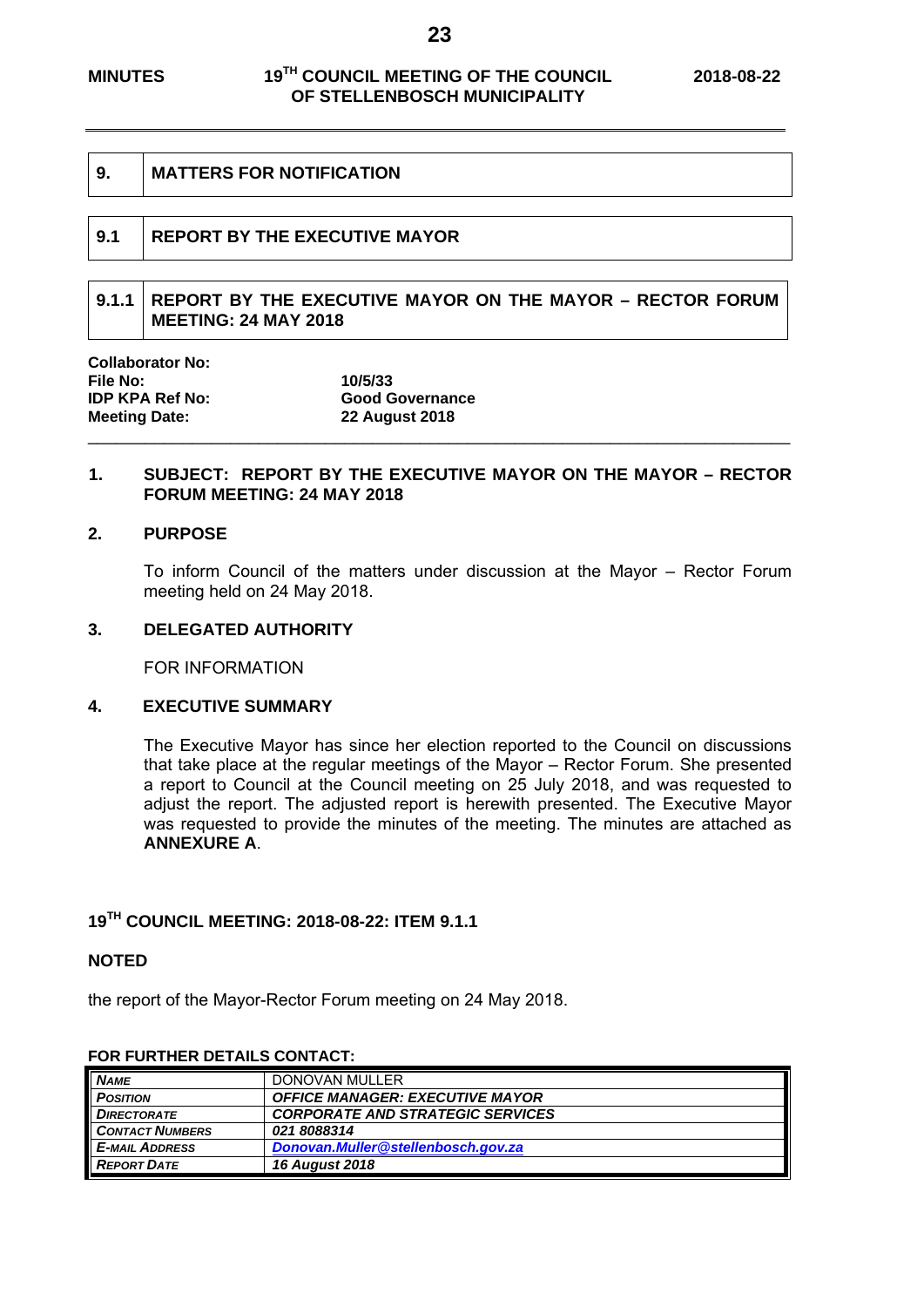#### **9.2 REPORT BY THE SPEAKER**

NONE

# **9.3 REPORT BY THE MUNICIPAL MANAGER**

NONE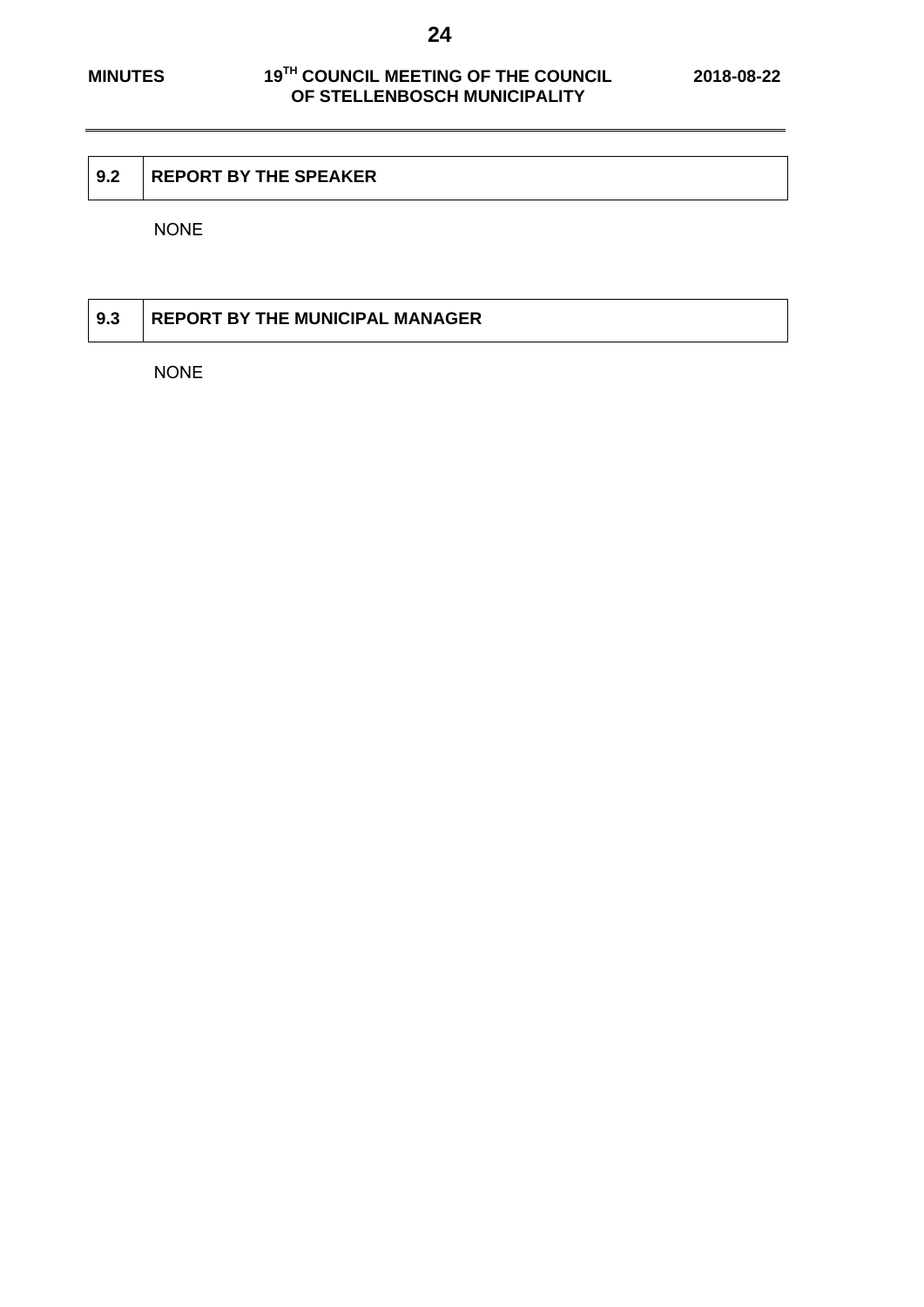#### 10. CONSIDERATION OF NOTICES OF QUESTIONS AND NOTICES OF MOTIONS **RECEIVED BY THE SPEAKER**

# **10.1 QUESTION 1 BY COUNCILLOR F ADAMS: ONDER PAPAGAAIBERG FENCE**

| <b>Collaborator No:</b> |                       |  |
|-------------------------|-----------------------|--|
| <b>IDP KPA Ref No:</b>  | 3/4/1/4               |  |
| <b>Meeting Date:</b>    | <b>22 August 2018</b> |  |

#### **NOTED**

that Councillor F Adams was satisfied with the written response from the Executive Mayor; and that he had no follow-up questions.

| <b>NAME</b>            | Geraldine Mettler (Ms)                 |
|------------------------|----------------------------------------|
| <b>POSITION</b>        | <b>Municipal Manager</b>               |
| <b>DIRECTORATE</b>     | <b>Office of the Municipal Manager</b> |
| <b>CONTACT NUMBERS</b> | 021 808-8025                           |
| <b>E-MAIL ADDRESS</b>  | Municipal.Manager@stellenbosch.gov.za  |
| <b>REPORT DATE</b>     | <b>22 August 2018</b>                  |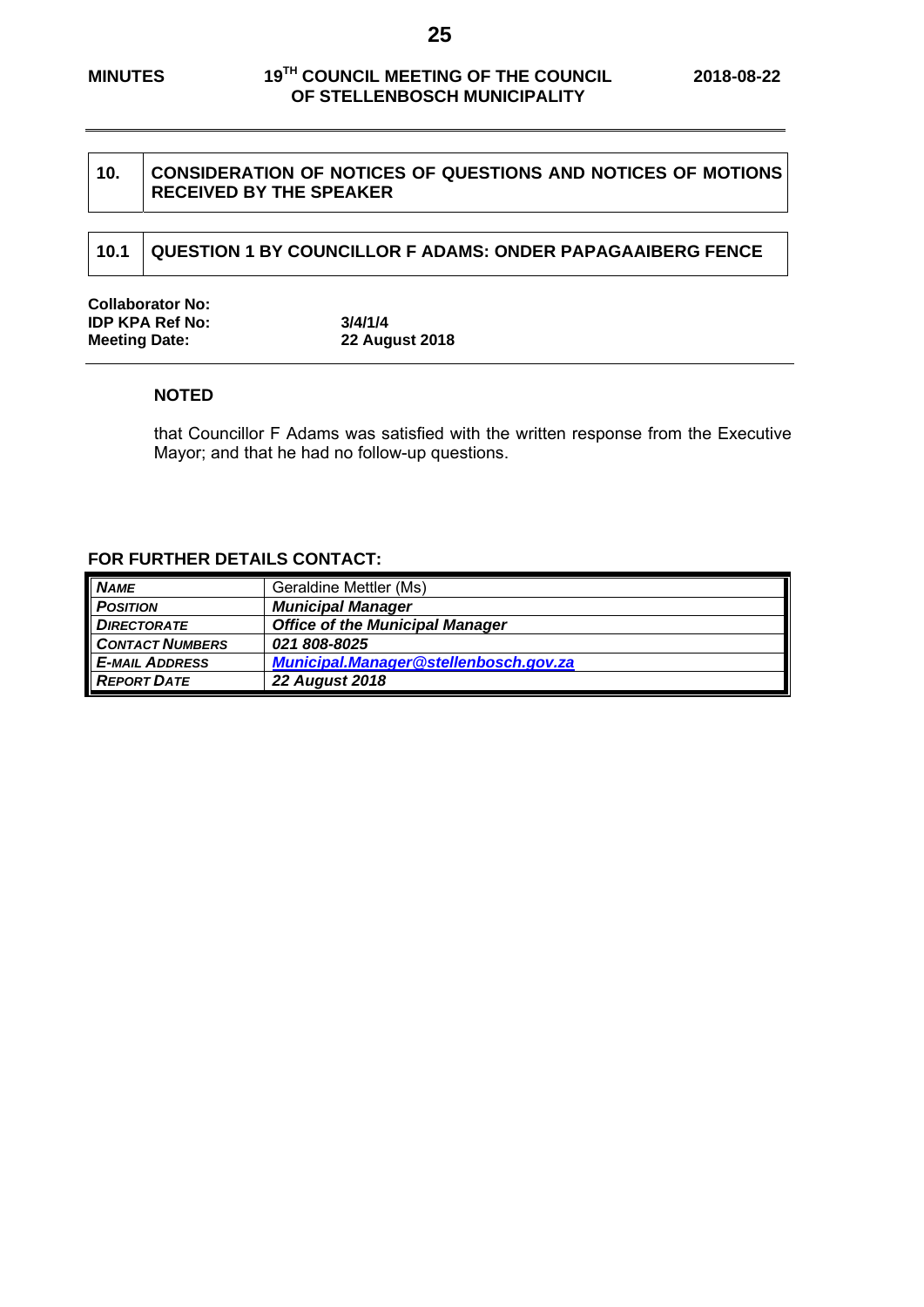#### **10.2 QUESTION 1 BY COUNCILLOR DA HENDRICKSE: LIST OF MUNICIPAL IMMOVABLE PROPERTIES LEASED OUT**

In view of the absence of the member,

the Acting Speaker **RULED** 

that this matter has lapsed.

| <b>NAME</b>            | Geraldine Mettler (Ms)                 |
|------------------------|----------------------------------------|
| <b>POSITION</b>        | <b>Municipal Manager</b>               |
| <b>DIRECTORATE</b>     | <b>Office of the Municipal Manager</b> |
| <b>CONTACT NUMBERS</b> | <i><b>021 808-8025</b></i>             |
| <b>E-MAIL ADDRESS</b>  | Municipal.Manager@stellenbosch.gov.za  |
| <b>REPORT DATE</b>     | <b>22 August 2018</b>                  |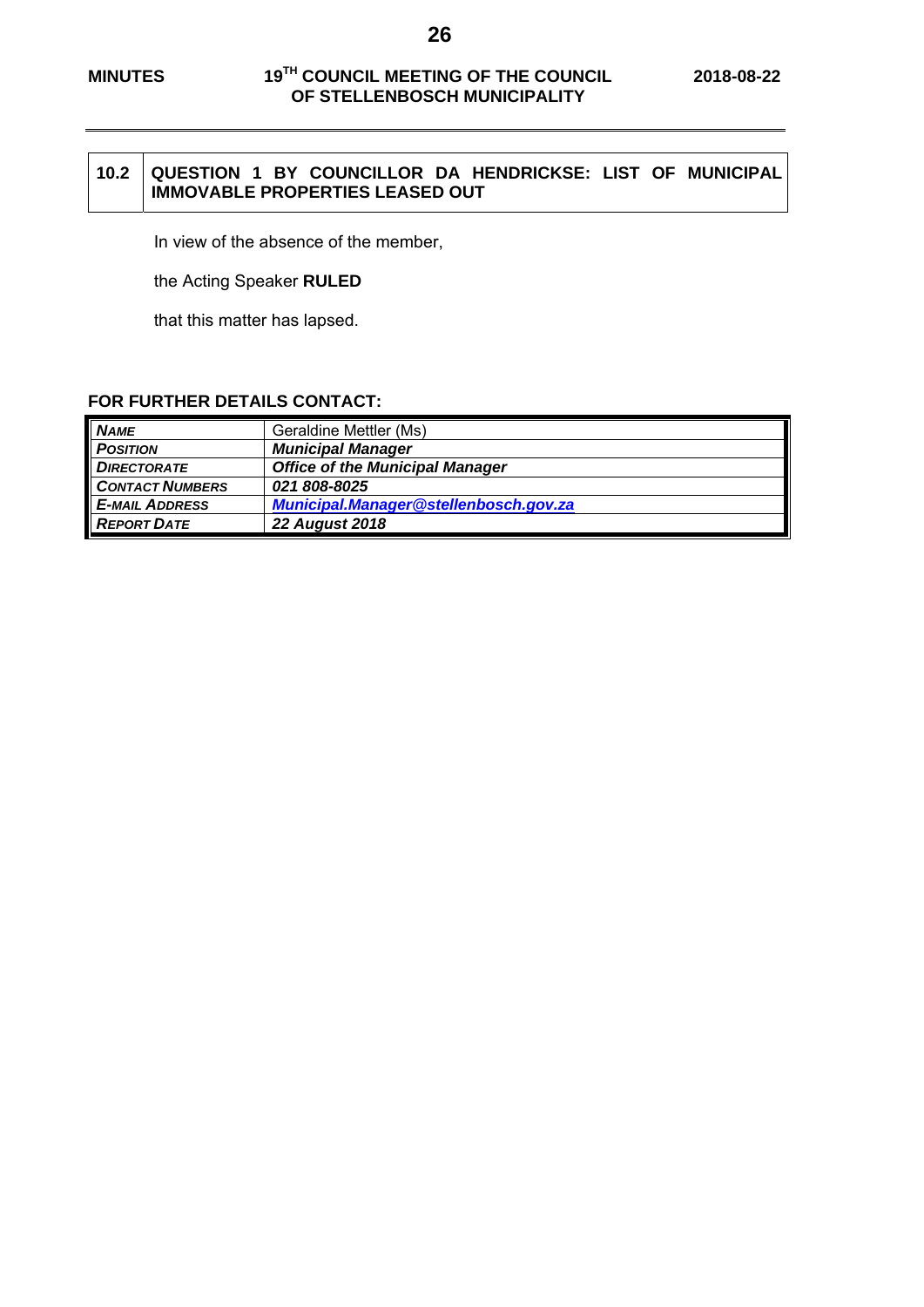#### **10.3 QUESTION 2 BY COUNCILLOR DA HENDRICKSE: TOTAL COST: CONSULTANTS AND CONTRACTORS APPOINTED ON WASTE WATER TREATMENT**

In view of the absence of the member,

the Acting Speaker **RULED** 

that this matter has lapsed.

| <b>NAME</b>            | Geraldine Mettler (Ms)                 |
|------------------------|----------------------------------------|
| <b>POSITION</b>        | <b>Municipal Manager</b>               |
| <b>DIRECTORATE</b>     | <b>Office of the Municipal Manager</b> |
| <b>CONTACT NUMBERS</b> | 021 808-8025                           |
| <b>E-MAIL ADDRESS</b>  | Municipal.Manager@stellenbosch.gov.za  |
| <b>REPORT DATE</b>     | <b>22 August 2018</b>                  |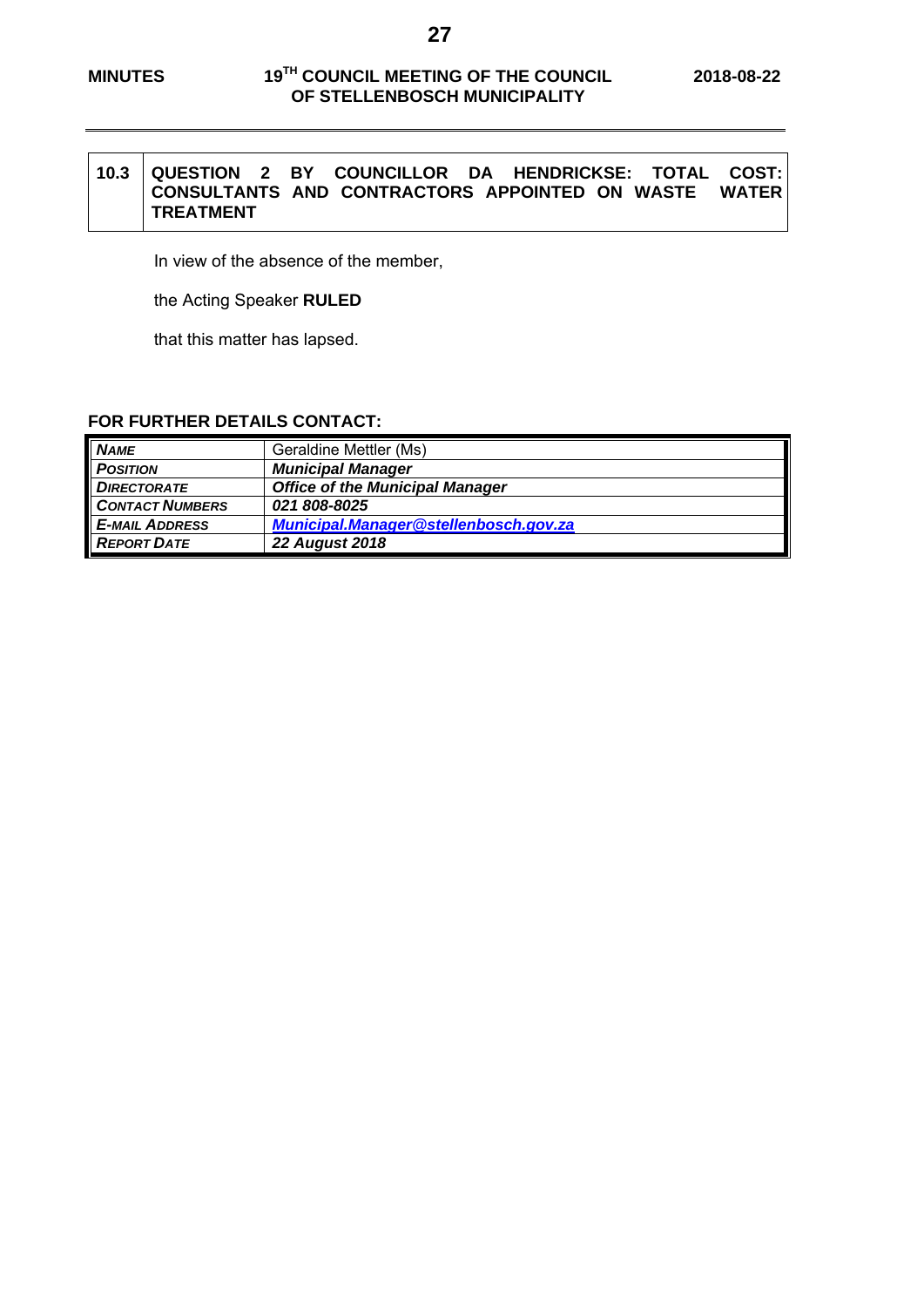| 11. | <b>CONSIDERATION OF URGENT MOTIONS</b> |
|-----|----------------------------------------|
|-----|----------------------------------------|

#### **12. URGENT MATTERS SUBMITTED BY THE MUNICIPAL MANAGER**

#### **12.1 REPLACEMENT OF MEMBER OF THE RULES- AND THE APPEALS COMMITTEE AND REPLACEMENT OF MEMBERS ON THE DISCIPLINARY COMMITEE**

**Collaborator No:** 

**IDP KPA Ref No: Good Governance and Compliance** 

**Meeting Date: 22 August 2018** 

#### **1. SUBJECT: REPLACEMENT OF MEMBER OF THE RULES- AND THE APPEALS COMMITTEE AND REPLACEMENT OF MEMBERS ON THE DISCIPLINARY COMMITEE**

#### **2. PURPOSE**

To replace a member of the Rules Committee as well as the Appeals Committee and to replace members on the Disciplinary Committee.

#### **3. DELEGATED AUTHORITY**

Council

#### **4. EXECUTIVE SUMMARY**

Council establish committees to assist the municipal council (section 79 of Municipal Structures Act, Act 117of 1998). Council established the following section 79 committees on 16 February 2017:

Rules Committee – item 5.2.1 Disciplinary Committee – item 5.2.2 Appeals Committee – item 5.2.3

Councillor DD Joubert, as the Speaker at the time was appointed as the chairperson of both the Rules Committee and the Appeals Committee. Councillor Joubert resigned as Speaker and it is recommended that the elected Speaker, Councillor WC Petersen replace Councillor Joubert as the chairperson, she is a member of the committee already. Councillor WC Petersen served on the committee as single whip of Council and it is recommended that the newly elected single whip, Councillor PW Biscombe, replace Councillor Joubert as a member of the Rules Committee.

Council established an Appeals Committee and inter alia appointed Councillor DD Joubert as a member of the committee and appointed him, as the then Speaker, as the chairperson of the Committee. Following the resignation of Councillor Joubert as Speaker the new elected Speaker should replace Councillor Joubert on the Appeals Committee as a member and as the chairperson.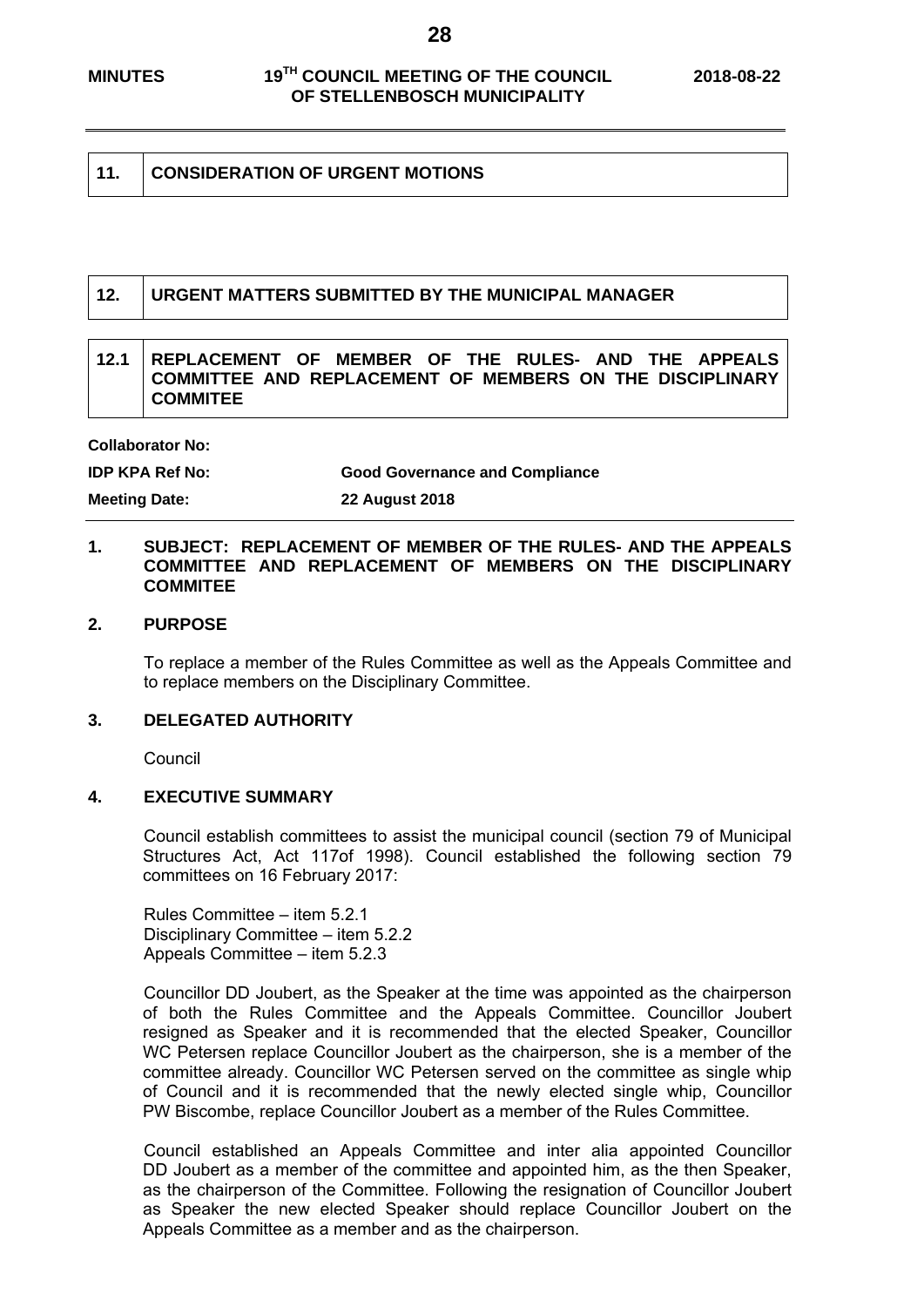Council established a Disciplinary Committee and inter alia appointed Councillor WC Petersen as a member of the committee. Councillor WC Petersen has been elected as Speaker on 30 July 2018, after the resignation of Councillor DD Joubert. The Speaker, as the chairperson of Council, receives complaints against councillors and must investigate the facts and circumstances of such complaints before referring the matters to Council or the Disciplinary Committee for investigation (or not). The Speaker can therefore not serve on the Disciplinary Committee as a member as it creates a conflict of interest. Councillor LM Maqeba resigned as a Councillor and was replaced by Councillor LL Stander. The ANC needs to nominate a Councillor to replace Councillor Maqeba as a member on the Disciplinary Committee. Councillor DS Arends resigned as a Councillor and was replaced by councillor G Cele.

#### **5. RECOMMENDATIONS:**

- (a) that Council appoints Councillor WC Petersen (Speaker) as the chairperson of the Rules Committee;
- (b) that Council replaces Councillor DD Joubert as a member of the Rules Committee with the newly elected Single Whip, councillor P W Biscombe;
- (c) that Council replaces Councillor DS Arends as a member of the Rules Committee with Councillor G Cele (Ms);
- (d) that Council replaces Councillor DD Joubert as a member of the Appeals Committee with Councillor WC Petersen (Ms);
- (e) that Council appoints Councillor WC Petersen (Ms) (Speaker), as the Chairperson of the Appeals Committee;
- (f) that Council replaces Councillor WC Petersen (Ms) as a member of the Disciplinary Committee with Councillor Esther Groenewald (Ms); and
- (g) that Council replaces Councillor LM Maqeba with a councillor nominated by the ANC as a member of the Disciplinary Committee.

### **6. DISCUSSION / CONTENTS**

#### **6.1. Background**

Council established Section 79 Committees on 16 February 2017 to assist Council with its functions. Council appointed members of the committees. With changing circumstances, it has become necessary to replace some of the members on the committees.

#### **6.2 Discussion**

Council established the Rules Committee through a resolution on 16/02/2017. Council inter alia resolved:

- *(a) that Council establishes a Rules Committee in accordance with Section 79 of the Local Government: Municipal Structures Act, 1998 (Act No. 117 of 1998);*
- *(b) that the composition of the Rules Committee be a total of 6 members of which the DA has 4 members and the Opposition has 2 members;*
- *(c) that Council appoints the following councillors to serve on the Rules Committee:*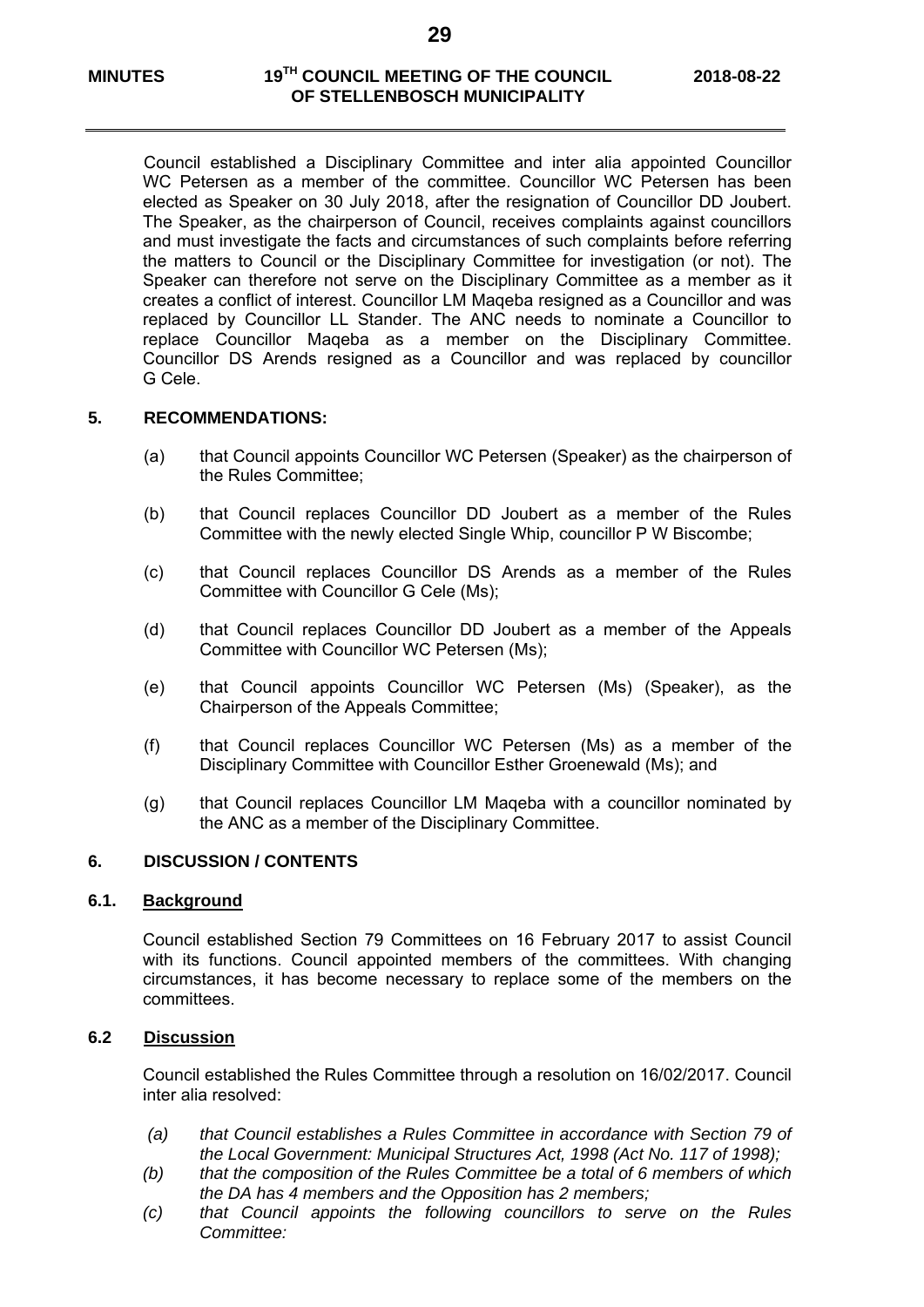**30** 

| DA (4)          | <b>CIIr PR Crawley</b>  |
|-----------------|-------------------------|
|                 | <b>Cllr JG Hamilton</b> |
|                 | Cllr DD Joubert         |
|                 | <b>CIIr WC Petersen</b> |
| Opposition (2): | Cllr DS Arends (ACDP)   |
|                 | Cllr P Sitshoti (ANC)   |

*(d) that Council appoints the Speaker, Cllr Donovan Joubert as Chairperson for the Rules Committee; "* 

Councillor DD Joubert resigned as Speaker and Councillor WC Petersen was elected as Speaker. Council also elected a new single whip when Councillor WC Petersen was elected as Speaker namely Councillor Biscombe. It is recommended that he replaces Councillor Joubert as a member of the Rules Committee. Councillor DS Arends resigned as a Councillor and was replaced by councillor G Cele.

Council established an Appeals Committee on 16/02/2017 and resolved inter alia the following:

- *"(a) that Council establishes an Appeals Committee in accordance with Section 79 of the Local Government: Municipal Structures Act, 1998 (Act No. 117 of 1998);*
- *(b) that the composition of the Appeals Committee be a total of 5 members of which the DA has 3 members and the Opposition has 2 members;*
- *(c) that Council appoints the following councillors to serve on the Appeals Committee:*

| DA(3) | : Cllr MB de Wet |                                             |
|-------|------------------|---------------------------------------------|
|       |                  | : Cllr DD Joubert                           |
|       |                  | : Cllr Q Smit                               |
|       | Opposition (2)   | : Cllr GN Bakubaku-Vos (ANC)                |
|       |                  | : Cllr MD Oliphant ANC)                     |
| (d)   |                  | that Council appoints the Speaker Cllr Dono |

*(d) that Council appoints the Speaker Cllr Donovan Joubert as Chairperson for the Appeals Committee;"* 

With the resignation of Councillor Joubert as Speaker and his nomination on the District Council it is recommended that he be replaced with the newly elected Speaker, Councillor WC Petersen.

Council established a Disciplinary Committee and inter alia resolved as follows:

- "*(a) that Council establishes a Disciplinary Committee in accordance with Section 79 of the Local Government: Municipal Structures Act, 1998 (Act No. 117 of 1998);*
- *(b) that the composition of the Disciplinary Committee be a total of 5 members of which the DA has 3 members and the Opposition has 2 members;*
- *(c) that Council appoints the following councillors to serve on the Disciplinary Committee:*
- *DA (3) : Cllr MB de Wet*

*Cllr WC Petersen* 

*<i>Cllr Q Smit* 

 *Opposition (2): Cllr LM Maqeba (ANC)* 

- *Cllr N Sinkinya (ANC)*
- *(d) that Council appoints Cllr Marnes De Wet as Chairperson for the Disciplinary Committee;"*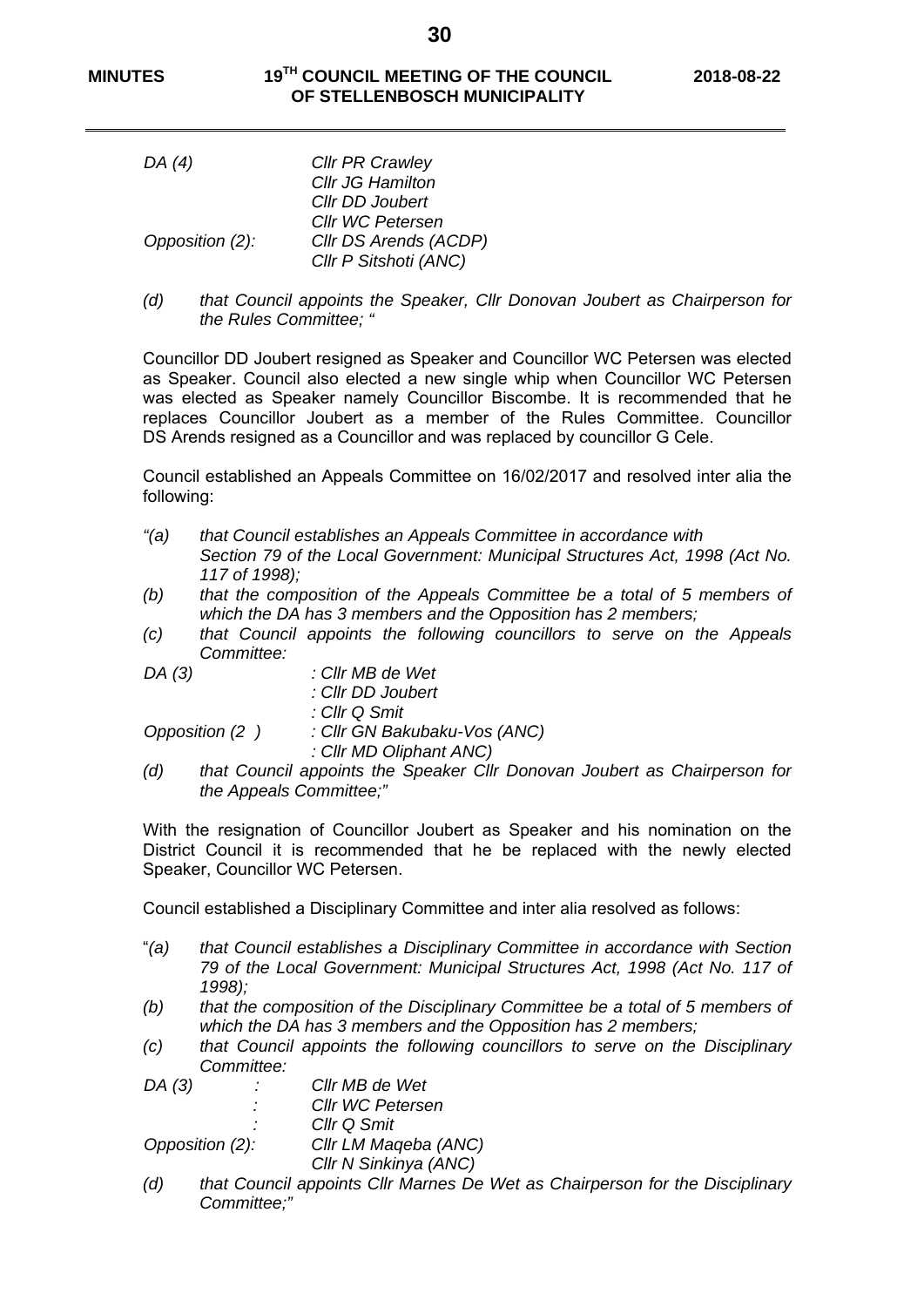Councillor WC Petersen has been elected as Speaker on 30 July 2018 after the resignation of Councillor DD Joubert as Speaker. The Speaker, as the chairperson of Council, receives complaints against councillors and must investigate the facts and circumstances of such complaints before referring the matters to Council or the Disciplinary Committee for investigation (or not). The Speaker can therefore not serve on the Disciplinary Committee as a member as it creates a conflict of interest and should be replaced as a member. Councillor LM Maqeba resigned as a Councillor and was replaced by Councillor LL Stander. The ANC needs to nominate a Councillor to replace Councillor Maqeba as a member on the Disciplinary Committee.

#### **6.3 Financial Implications**

No additional financial impact.

The Government Gazette relating to the Determination of Upper Limits of Salaries, Allowances and Benefits of different members of Municipal Councils, determines that a chairperson of Section 79 Committee is entitled to the payment as determined in the upper limits.

Councillor WC Petersen is a Full-time Councillor in her capacity as Speaker and will therefore not receive additional remuneration as Chairperson of the Rules Committee or the Appeals Committee.

The only councillor who receives additional payment for his role as chairperson of a section 79 committees is the chairperson of the Disciplinary Committee.

## **6.4 Legal Implications**

 Council establishes the section 79 Committees and appoints the members of the committees and may therefore at any time replace members on the committees when necessary.

#### **6.5 Staff Implications**

No staff implications.

#### **6.6 Previous / Relevant Council Resolutions**

Council resolution on 16 February 2017:

Rules Committee – item 5.2.1

Disciplinary Committee – item 5.2.2

Appeals Committee – item 5.2.3

#### **6.7 Risk Implications**

Council must ensure that the members appointed to serve on the section 79 committees are updated when necessary to ensure their optimal functioning.

#### **6.8 Comments from Senior Management**

The item was not circulated for comment.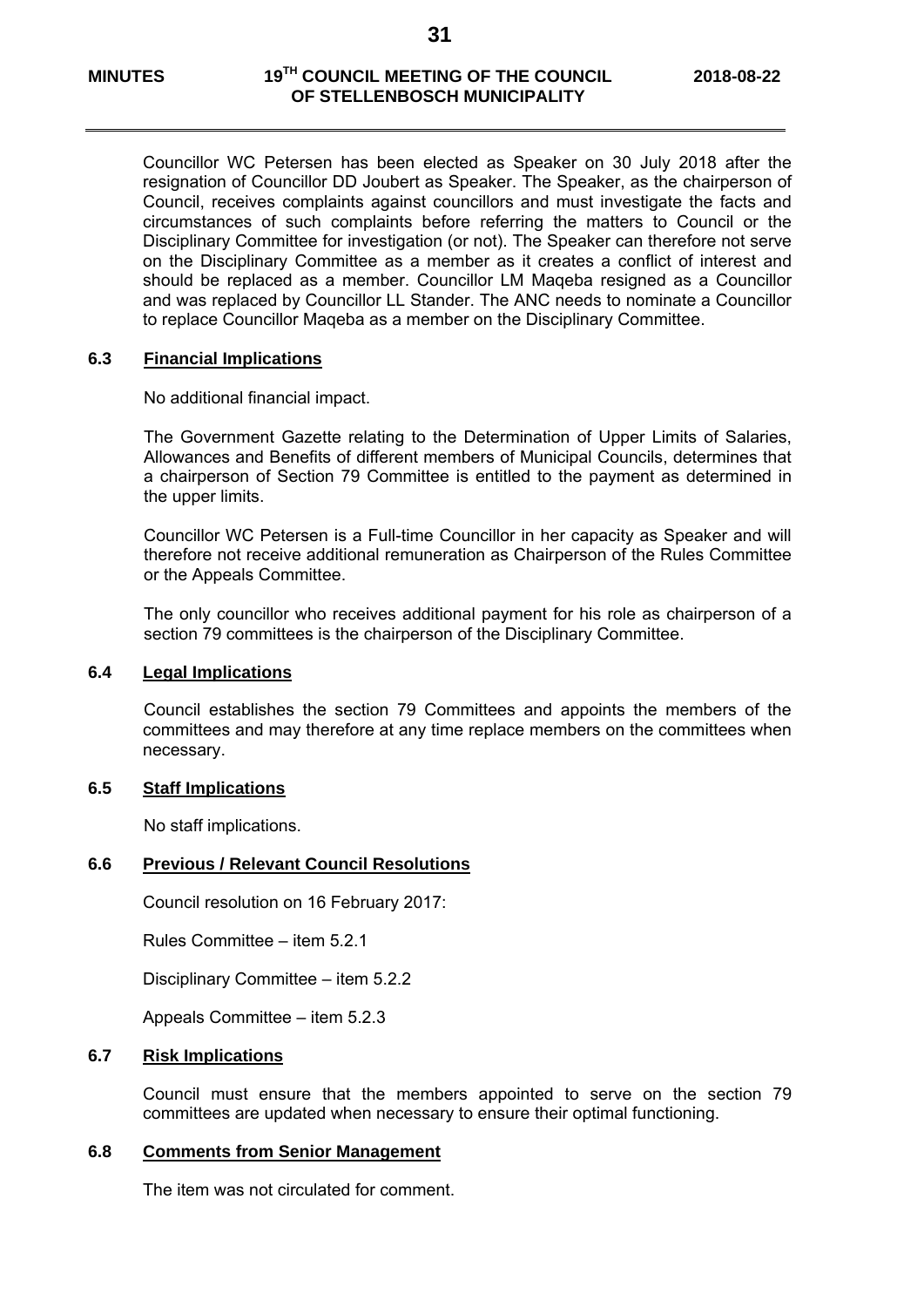**32** 

## **19TH COUNCIL MEETING: 2018-08-22: ITEM 12**

The item was distributed in the meeting and the Acting Speaker, Cllr Q Smit allowed a short break to allow Councillors an opportunity to peruse the document.

When the meeting resumed, the ANC informed the Acting Speaker that they needed more time (by 2018-08-29) to nominate a member from the ANC to serve on the Disciplinary Committee.

#### **RESOLVED** (nem con)

- (a) that Council appoints Councillor WC Petersen (Speaker) as the Chairperson of the Rules Committee;
- (b) that Council replaces Councillor DD Joubert as a member of the Rules Committee with the newly elected Single Whip, councillor P W Biscombe;
- (c) that Council replaces Councillor DS Arends as a member of the Rules Committee with Councillor G Cele (Ms);
- (d) that Council replaces Councillor DD Joubert as a member of the Appeals Committee with Councillor WC Petersen:
- (e) that Council appoints Councillor WC Petersen (Ms) (Speaker) as the chairperson of the Appeals Committee;
- (f) that Council replaces Councillor WC Petersen as a member of the Disciplinary Committee with Councillor Esther Groenewald (Ms); and
- (g) that Council replaces Councillor LM Maqeba with a councillor nominated by the ANC (by 29 August 2018) as a member of the Disciplinary Committee.

| <b>NAME</b>            | <b>Geraldine Mettler</b>              |
|------------------------|---------------------------------------|
| <b>POSITION</b>        | <b>Municipal Manager</b>              |
| <b>DIRECTORATE</b>     | <b>Municipal Manager</b>              |
| <b>CONTACT NUMBERS</b> | 021 808 8025                          |
| <b>E-MAIL ADDRESS</b>  | Geraldine.Mettler@stellenbosch.gov.za |
| <b>REPORT DATE</b>     | <b>21 August 2018</b>                 |